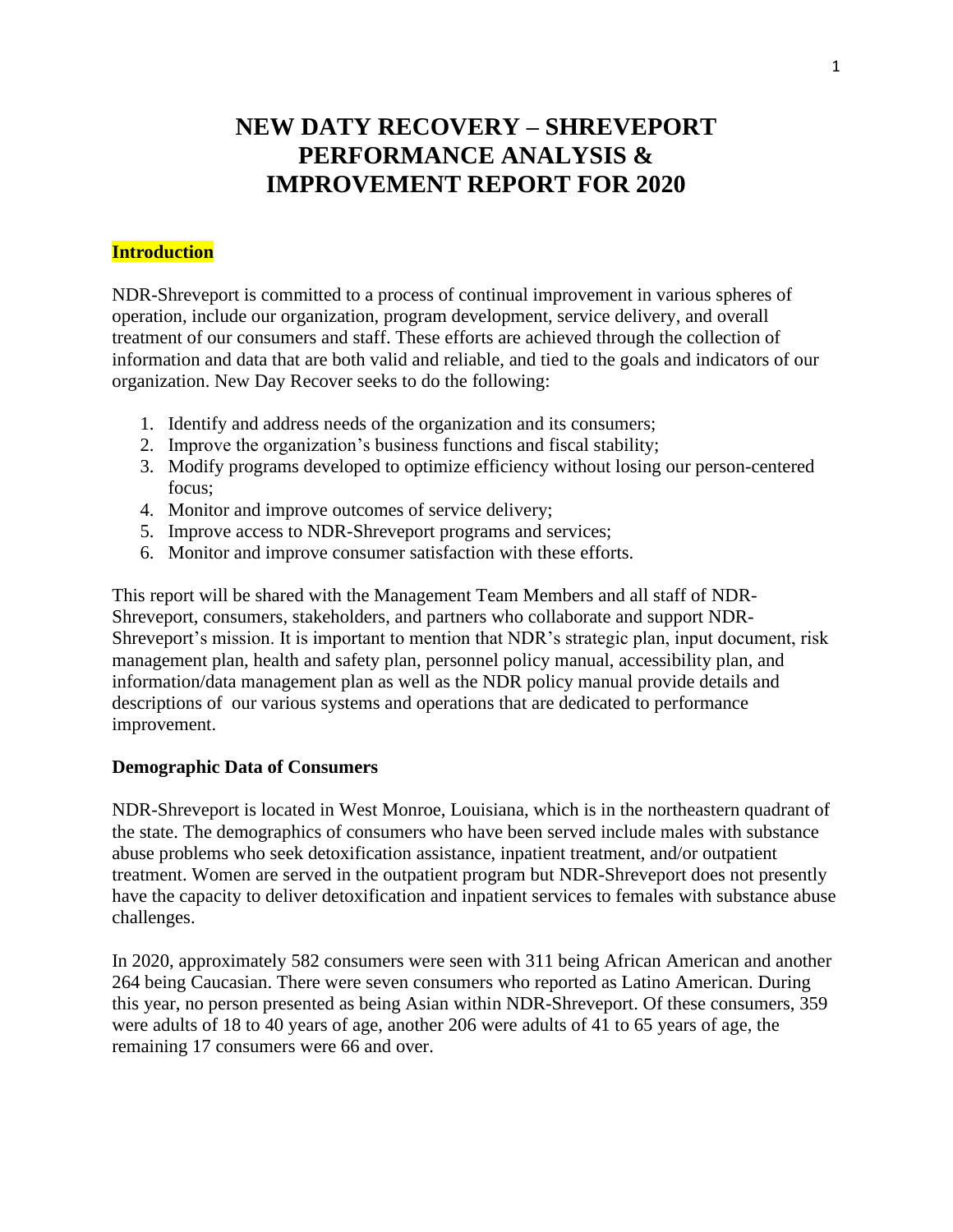All 582 consumers reported to NDR-Shreveport due Substance Use Disorder (SUD). Among these, a full 530 (91%) reported having co-occurring mental health disorders (SUD/MH). Also, 57 consumers came to NDR-Shreveport as being homeless. Thirty-one consumers reported being HIV positive. Five had serious visual impairments and four consumers reported having some type of dementia.

# **UPDATES ON ACTION ITEMS FROM 2020**

Upon completing our Performance Improvement Report for 2020, seven key recommendations were provided as action items for NDR-Shreveport to investigate and complete, as feasible. These action items are listed as "recommendations" and include an overview as to what was accomplished under each throughout 2020.

#### **1. Invite EXTERNAL stakeholders to strategic planning process.**

This was partially completed by Zoom and independent meetings with various sober living homes in the area. Planning meetings were largely forestalled due to COVID-19 challenges and the need to put this as a priority rather than strategic planning with external stakeholders.

#### **2. Invite more diverse INTERNAL stakeholders to strategic planning process.**

The use of internal stakeholders was limited to day-to-day processes as strategic planning was placed on hold due to COVID-19 challenges, including 2 sentinel events. Planning meetings were largely forestalled due to COVID-19 challenges and the need to put this as a priority rather than strategic planning with external stakeholders.

**3. Develop data collection survey for INTERNAL stakeholders to complete so that result can be included in future performance analysis and improvement reports.**

The data collection survey for internal stakeholders has been developed but not disseminated due to strategic planning being placed on hold from the pandemic as well as potential changes in ownership that have been deliberated for months.

**4. Develop data collection survey for EXTERNAL stakeholders to complete so that result can be included in future performance analysis and improvement reports.**

The data collection survey for internal stakeholders has been developed but not disseminated due to strategic planning being placed on hold from the pandemic as well as potential changes in ownership that have been deliberated for months.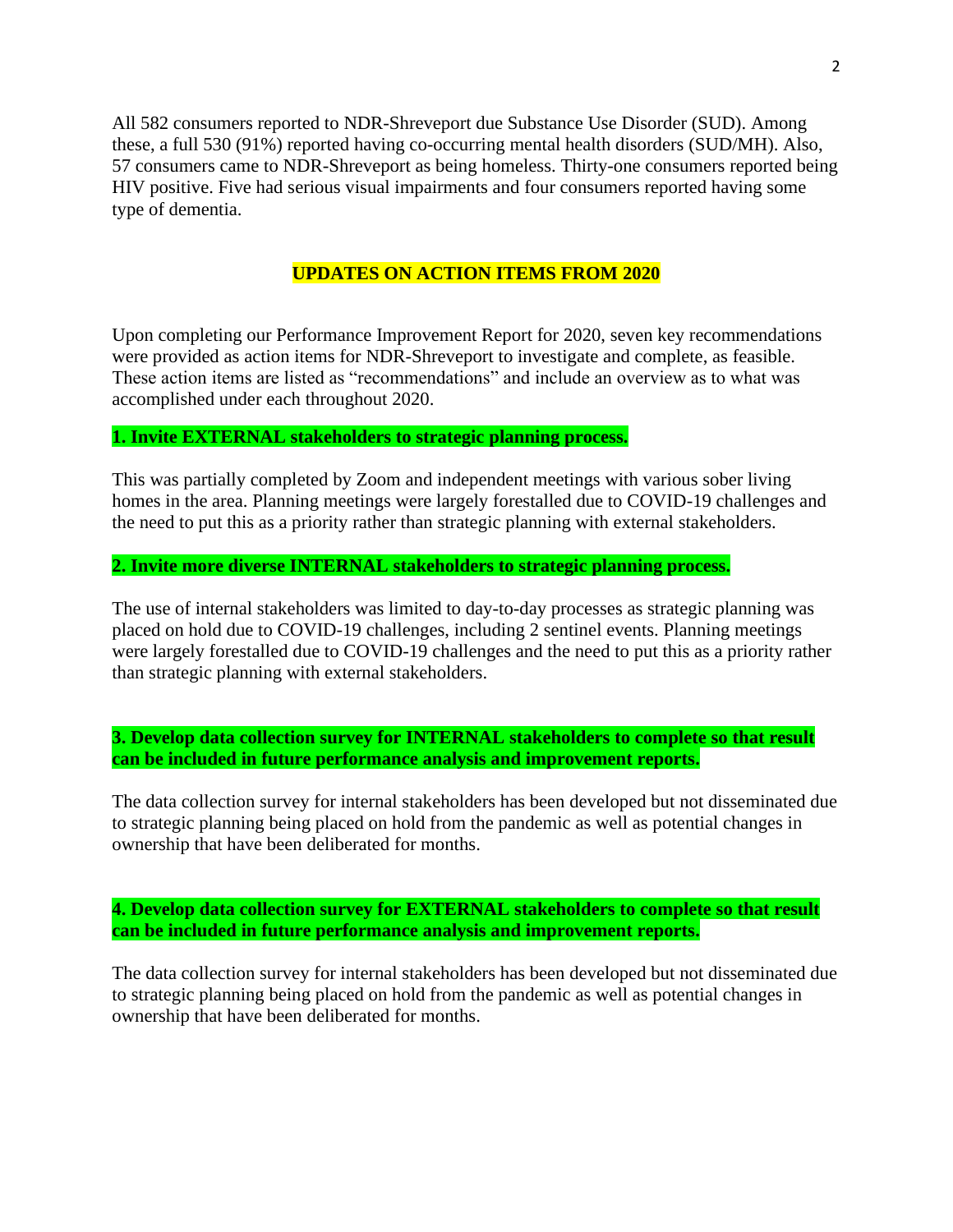# **5. Technology must be integrated into the process of gathering input and feedback from stakeholders:**

The only substantial improvement in this area was the use of Zoom for meetings and, primarily, for client services. As noted, much of the strategic planning as well as inclusion of internal and external stakeholders was put on hold this year due to COVID-19.

**6. Training curricula on performance improvement processes and the need for routine employee input at NDR-Shreveport will be completed and implemented prior to 01 November, 2020.**

This was accomplished through Relias and by offering False Claims Act training. This was only partially completed and a more comprehensive training schedule needs to be coordinated and developed.

**7. Training improvements on** 1) safety practices, 2) identification of unsafe environmental factors, 3) emergency procedures, 4) evacuation procedures, 5) identification and reporting of critical incidents, 6) medication management, 7) reducing physical risks, and 8) workplace violence will be completed and implemented prior to 01 September, 2020.

This was partially completed but mostly in relation to circumstances with COVID-19. For example, policies required by the state impacted evacuation processes and safe practices, as well as identifying unsafe environmental issues. Some training implemented but was difficult due to challenges of the pandemic.

### **BUSINESS FUNCTIONS**

### **Business Functions – An Overview**

Since January of 2020, NDR has been in the process of stabilizing services, particularly in relation to COVID-19 challenges. During this year, have involved further networking with many of the recovery houses in the area. Challenges with inclement weather and the pandemic have been significant. In the process, the search for a new Facility Administrator has been a priority as well as significant hiring among nursing staff, counseling, psych. technician, and corollary staff due to substantial employee turnover.

#### **Business Functions by Program**

As with last year, detoxification program remains fiscally viable, though not typically the bulk of revenue generated by NDR-Shreveport. Its necessity is, of course, unquestioned and it continues to provides the most common form of entry for consumers who ultimately elect to enter the inpatient program.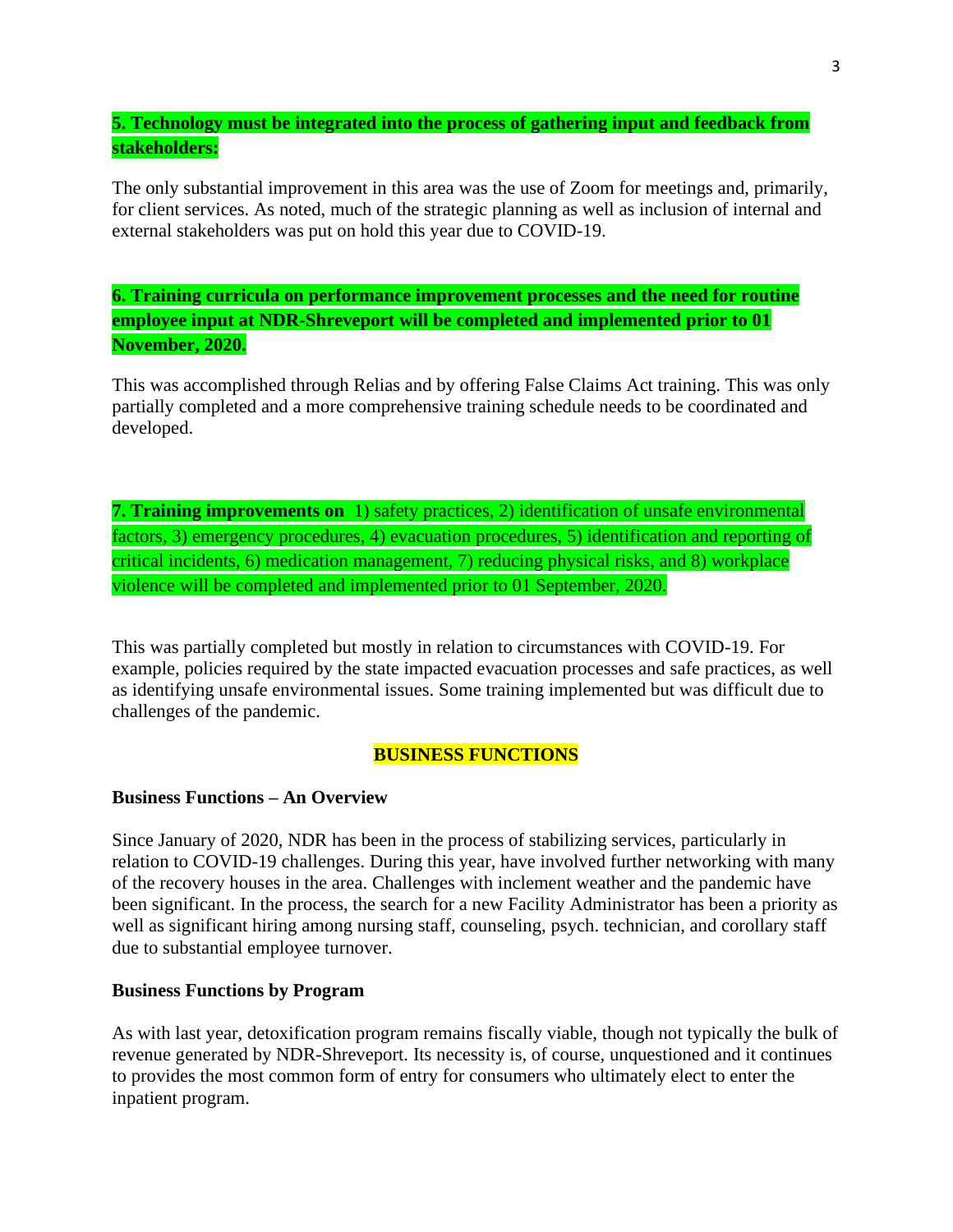The inpatient program has typically performed well in terms of fiscal management due to a fairly continual source of consumers and adequate revenue streams from Medicaid and private insurance companies. While it was anticipated that COVID-19 would negatively impact stays at NDR, the opposite has turned out to be true. Nevertheless, with social distancing requirements, quarantine processes, and so forth, the overall count has been less.

The outpatient program has continued to have struggles during 2020, both in terms of demandfor-service and methods of implementation. Unlike the West Monroe facility, more clients have been observed to come from our inpatient services rather than community referrals. It is thought that a variety of issues have led to the mixed outcomes with IOP.

#### **PROGRAM FUNCTIONS**

#### **Overview**

Since January 2020 NDR-Shreveport has maintained steady performance in client perceptions of services, both in terms of data received from client satisfaction surveys as well as self-attributed scores on the rating-of progress. As with our past report in 2019, we continue to collect specific data upon entry (an entrance survey), while the consumer is in the program using a Rating-of-Progress (ROP) form during the interim of the consumer's services in inpatient or intensive outpatient treatment, and a satisfaction survey at the completion of programming. During this year, NDR-Shreveport has again found it difficult to collect follow-up data via phone calls to see how consumers have progressed since discharge. For 2021, this will need to be a primary area of importance.

#### **Program Functions – An Overview**

Since January 2020 NDR-Shreveport has revamped and reworked various features related to the Detoxification Program, the Inpatient Program, and the Intensive Outpatient Program. The overarching goal has been to improve the effectiveness and efficiency of these programs while fostering a consumer-centered approach, along the way. As with our past report in 2019, we continue to collect specific data upon entry (an entrance survey), while the consumer is in the program using a Rating-of-Progress (ROP) form during the interim of the consumer's services in inpatient or intensive outpatient treatment, and a satisfaction survey at the completion of programming. During this year, NDR-Shreveport improved it follow-up process by making follow-up phone calls to see how consumers are doing after discharge. While this has improved data collection, it has proven to be a difficult process.

#### **Developments in Effectiveness by Program**

### **EFFECTIVENESS OF DETOXIFICATION PROGRAM**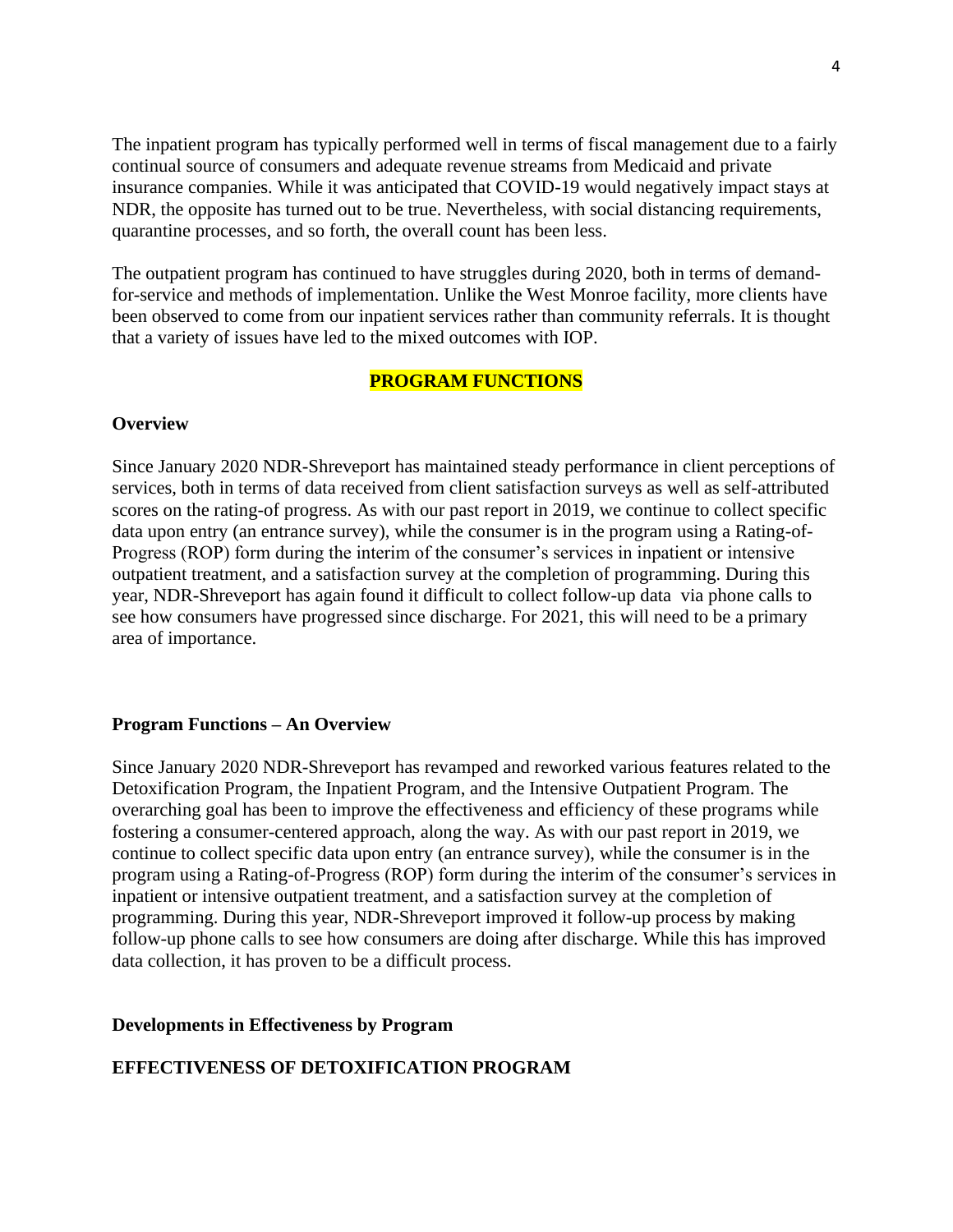This program is the entry point to all others that follow at our facility. However, it is also the shortest in duration, lasting only 3 to 5 days. During this program, most data that is collected is medical in nature and continues throughout the duration of the patients stay. An entrance survey is provided and from these surveys, it has been clear that consumers have been highly satisfied with services that they have received when entering the facility (a MEAN average of 4.80 out of a 5 point Likert Scale ordering, with 1 indicating strong disagreement and a 5 indicating strong agreement that services met consumer expectations). Other measures of effectiveness of our detoxification program include the following:

- 1. During the detoxification period, consumers overwhelmingly report a gradual reduction in symptoms, over time, which is attributed to the medically assisted aspect of this withdrawal support program.
- 2. For most for most (around 80%) there is an observed involvement in activities of daily living at the facility that increases with time in detoxification. Indeed, many of these individuals engage in the group process along with the regular inpatient consumers (this is encouraged). Likewise, nearly as many engage in recreational activities such as walking and other low impact cardiovascular exercise.
- 3. The number, duration, and frequency of symptomatic and/or asymptomatic behaviors tend to diminish, particularly near the end of the typical 5 day period.
- 4. There is a clear improvement in the physical health of the consumer, even in the short 3 to 5 day timeframe. Much of this has to do with the consumer getting sleep, taking their medications, and eating a balanced meal. Much of this being lacked while they were using AOD's.

It should be noted that the above are direct measures that have been given as examples from the CARF Manual.

Further, more than half of all consumers who go from the detoxification program into the inpatient program. Out of 64 persons who sought detoxification at NDR-Shreveport, 36 went on to engage in inpatient treatment. This means that 56% stay for inpatient treatment. This is a desired outcome according to SAMHSA and is also noted as a positive indicator in the CARF Manual.

Importantly, for those who choose to not go on to inpatient, many cite employment responsibilities and/or other commitments that, from their perception, will not be able to be maintained or paused sufficiently to complete the inpatient process. Some of these choose to go into Intensive Outpatient, but this is only a small amount (less than 5%).

# **Efficiency of Detoxification Program**

The measures are usually more administrative in nature and include the following points or items of measure:

1. Occupancy rates are enhanced due to the Detoxification Program, ensuring that NDR-Shreveport maintains a 95% occupancy on nearly any day throughout the year.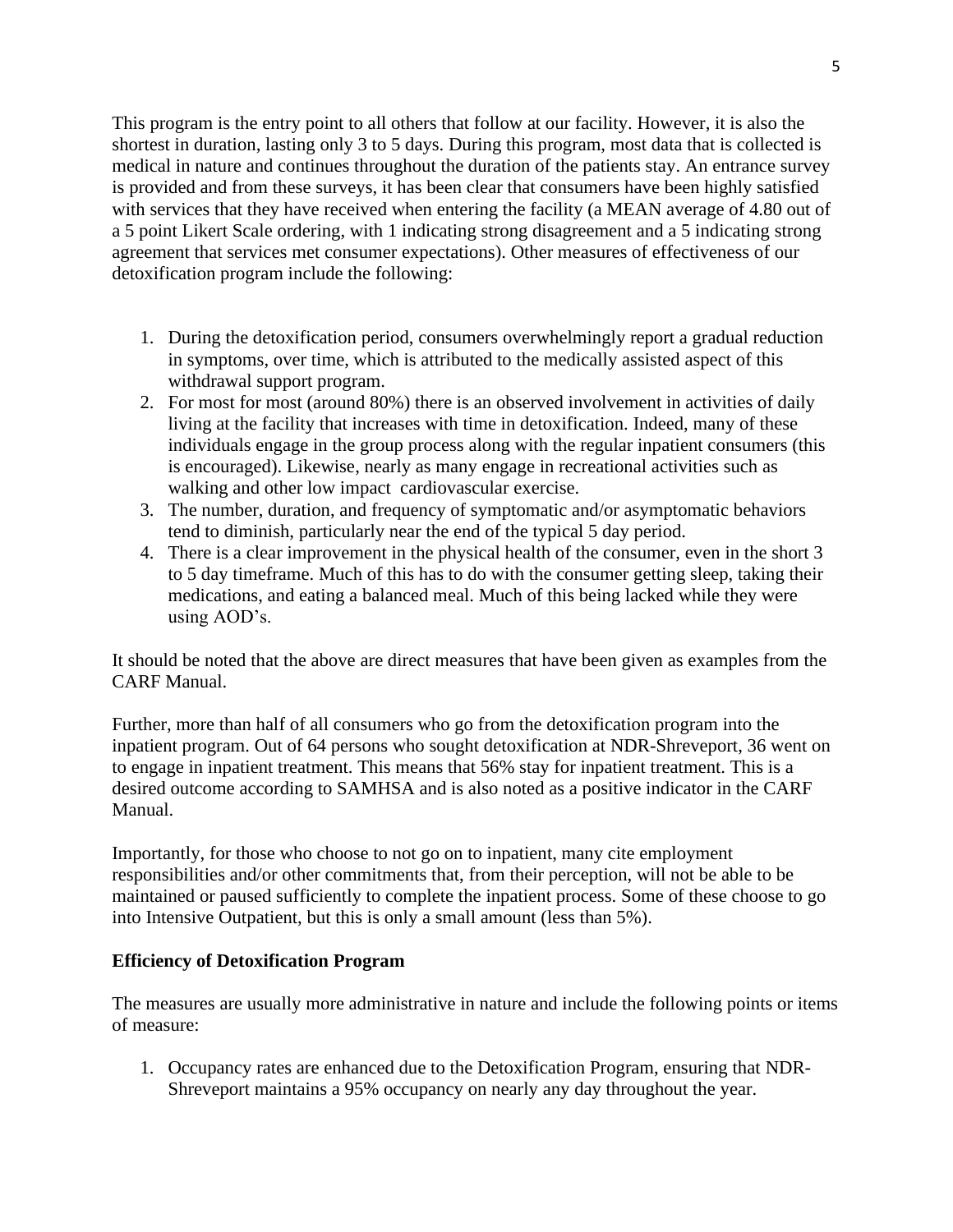- 2. Retention rates are fairly high as most all persons who enter detoxification complete the process, the vast majority completing a 5-day term of participation.
- 3. The direct service hours with clinical staff contact has increased but yet, cost in staff for the detoxification program has not increased. This is because NDR has been successful at encouraging detoxification consumers to engage in programming (i.e. group counseling, recreation, peer support programs) as they are able. Many do so and this improves the effectiveness of their detoxification experience yet utilizes resources that are already available and paid for.
- 4. There has been a low rate of personnel turnover among the counseling staff who tend to oversee the additional program needs, aside from the medical components. In fact, among the therapists, there has been no turnover, simply the growth and addition of counseling staff, with no loss to any. Turnover among nursing and psych-tech staff tends to be higher but is not constant and any changes in staff have always occurred with suitable training time and acclimation provided.
- 5. As with #3 above, there has been much more service utilization by consumers in the detoxification program.

# **Service Access**

**In regard to service access**, NDR provides an entrance survey wherein item #1 asks whether the consumer was content with the referral process and item #2 asks if it was easy to find the facility. On both of these items, a MEAN average of 4.80 out of a 5 point Likert Scale ordering, with 1 being strongly disagreeing and a 5 strongly agreeing that services met consumer expectations).

Other measures include the following:

- 1. The hours of service are convenient (24 hours a day, 7 days a week), and the location is convenient along I-20. Further, transportation is provided for those who have need.
- 2. The time taken to set the first appointment is usually less than 1 day, if that.
- 3. Telephone response time is usually very rapid. Most new potential consumers are given a return call (once their preliminary information is taken) within a 1-day period or less.
- 4. Formal referral mechanisms are considered efficient due to data mentioned in the paragraph above and the fact that referral to inpatient, outpatient, or residential facilities exceeds 60% when consumers complete detoxification. Most who do not utilize these extra services decline them due to other options being available that they prefer.

### **Satisfaction**

**In regard to satisfaction,** NDR provides an entrance survey wherein item #8 asks whether if the consumer was treated with dignity and respect and item #9 asks if the consumer was satisfied with the orientation process. On both of these items, a MEAN average of 4.91 out of a 5 point Likert Scale ordering, with 1 being strongly disagreeing and a 5 strongly agreeing that services met consumer expectations).

Further, there is documented evidence of the use of informed choices about medications as well as modes of treatment. Medications choices are obviously adhered to or the individual would not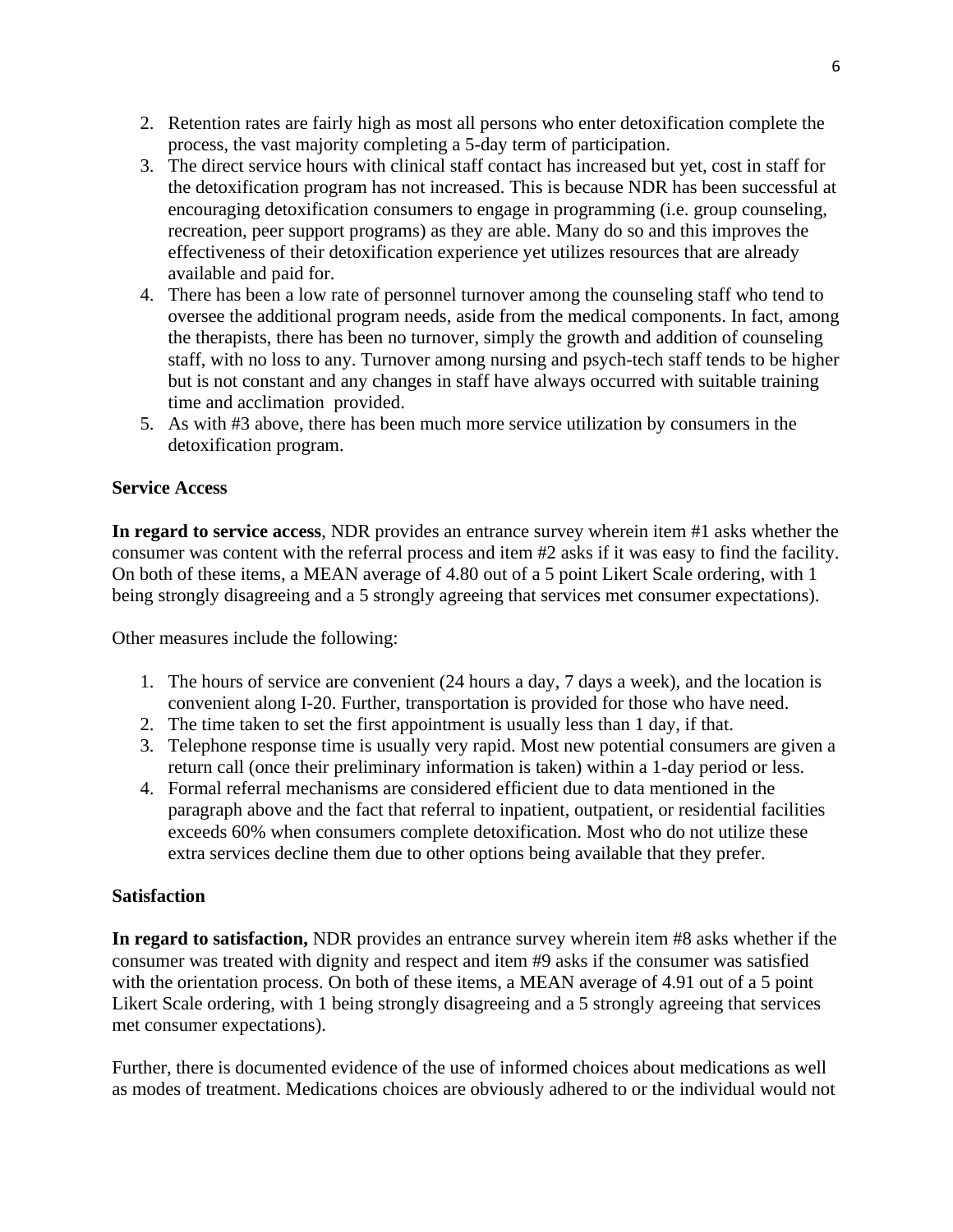seek the medically-assisted detoxification program, in the first place. Exacting documentation of consumption of medications is maintained to verify this. Further, many detoxification consumers choose to participate in group counseling sessions and other activities, demonstrating the use of informed choices related to modes of treatment.

Currently, there is little follow-up regarding the satisfaction that consumer has with the detoxification, independent of further access into treatment. This includes both satisfaction with services after detoxification as well as progress of consumers, once they leave. This is obviously an area needing improvement.

# **INPATIENT PROGRAM (IT)**

# **Effectiveness of Inpatient Program (IT)**

Note that data collection during this reporting period occurred much less than the prior year due to the tumultuous circumstances, both in terms of external factors as well as internal administration and leadership issues. An entrance survey is provided and from these surveys, it has been clear that consumers have been highly satisfied with services that they have received when entering the facility. Data related to responses from our entry survey for inpatient programming are presented in Table 1, below:

# **Table 1: Consumer Entrance Survey Data for Inpatient Program (IT) Effectiveness**

| <b>Question</b>                                                     | <b>Number Indicating Agree</b><br>or Strongly Agree | <b>Percentage of Overall</b><br><b>Responses</b> |
|---------------------------------------------------------------------|-----------------------------------------------------|--------------------------------------------------|
| 1. The staff did a good job in<br>reference to customer service.    | 274                                                 | 99.6                                             |
| 2. I received feedback from<br>staff regarding services<br>quickly. | 274                                                 | 99.6                                             |
| 3. All of my questions were<br>answered during intake.              | 274                                                 | 99.6                                             |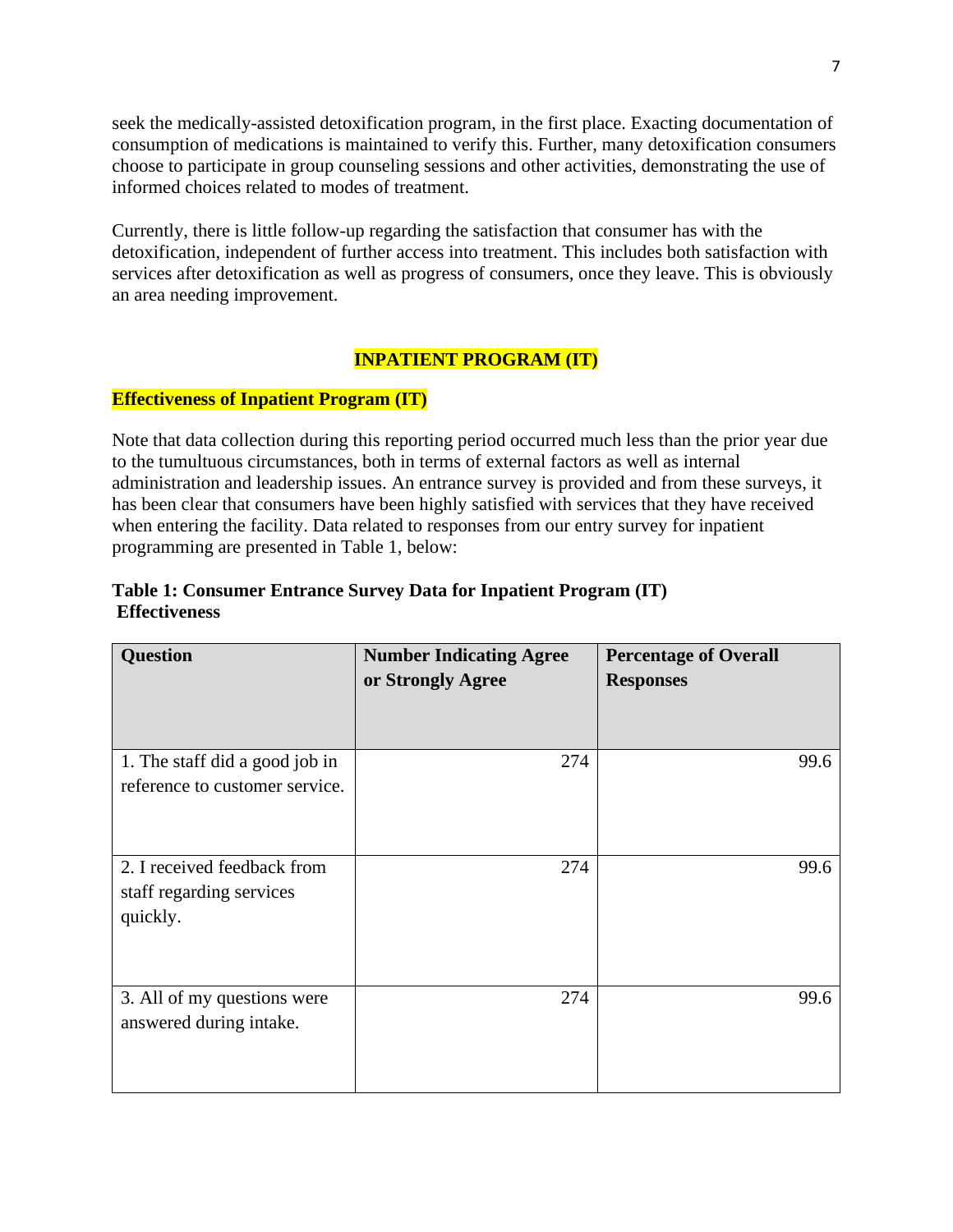| 4. I feel safe in the<br>environment.                 | 274 | 99.6 |
|-------------------------------------------------------|-----|------|
|                                                       |     |      |
|                                                       |     |      |
| 5. I am likely to recommend                           | 274 | 99.6 |
| your organization to others.                          |     |      |
|                                                       |     |      |
| 6. I have been treated with                           | 274 | 99.6 |
| dignity and respect.                                  |     |      |
|                                                       |     |      |
|                                                       |     |      |
| 7. I am satisfied with the                            | 273 | 99.2 |
| program orientation.                                  |     |      |
|                                                       |     |      |
|                                                       |     |      |
| 8. My expectations in<br>reference to admissions were | 271 | 98.5 |
| fully met.                                            |     |      |
|                                                       |     |      |
|                                                       |     |      |
|                                                       |     |      |

### **NOTE: The above chart is out of 282 consumers who provided data.**

From the data in Table 1, it is very clear that consumers find services at the beginning of their journey with NDR-Shreveport to meet their expectations, overall. What is interesting is that, at the end of the list of questions in Table 1, all aggregate responses come near or around 99% indicating agreement or strong agreement. However, the last question which asks the consumer to rate the quality of service that they received, ranks as a 93.5%, lower than the other response categories.

NDR-Shreveport, in observing this, has implemented efforts to identify persons, at the front end, who indicate a slightly lower overall rating when other ratings are higher, to attempt to determine the reason for this. At this time it is unknown but, anecdotal data seem to indicate that the consumer seems to provide this rating with the idea that, at the time that they are completing the questionnaire, they let apprehension about future treatment service impact their responses.

Further, NDR-Shreveport utilizes seven outcome measures as their primary means of determining effectiveness of our programs. These outcome measures are linked to our treatment plans as well as data collected with our Rating-of-Progress form that is used, intermittently, throughout the duration of a consumer's stay at NDR-Shreveport. The seven outcomes, along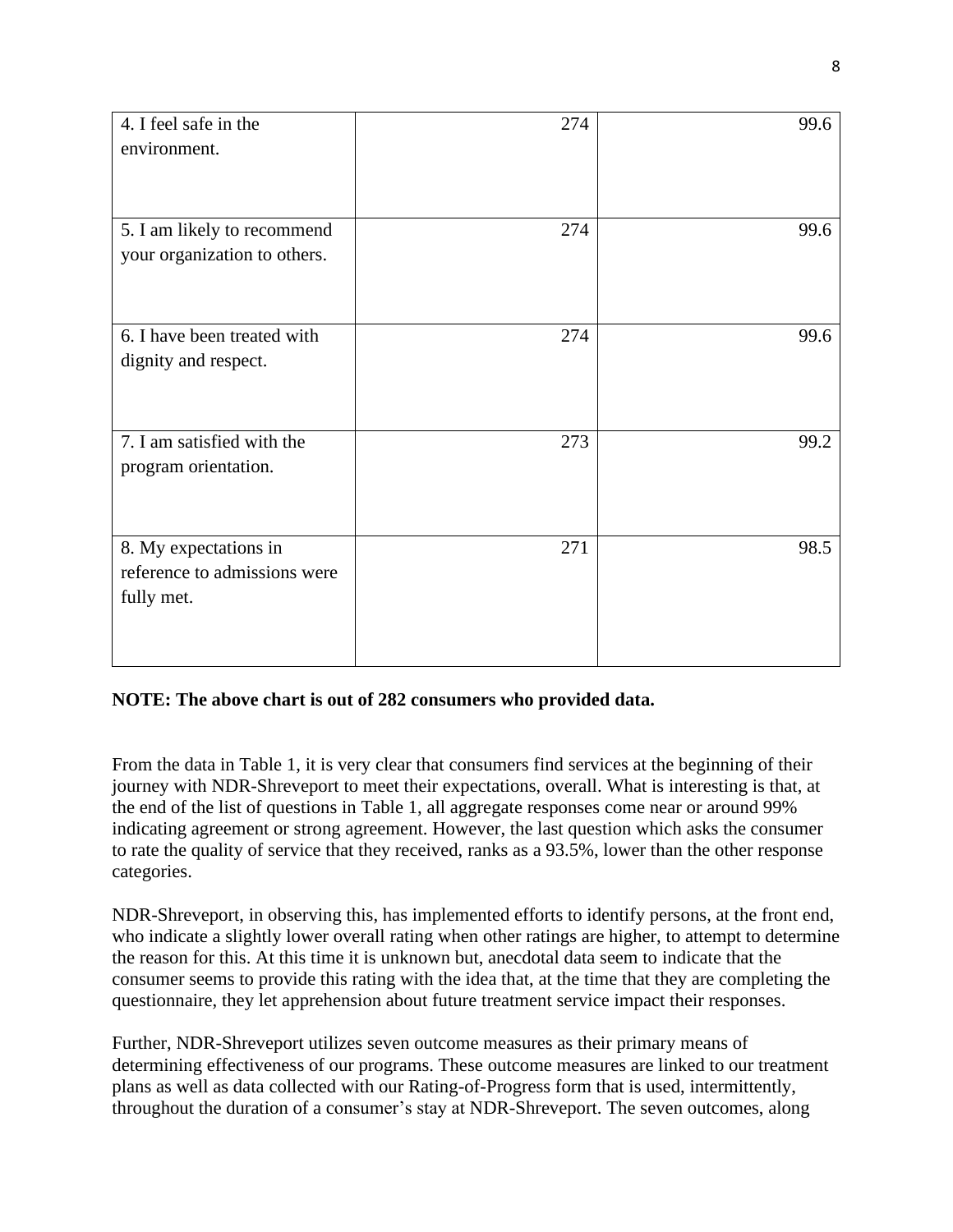with aggregate data responses from consumers at the beginning and at the end of inpatient treatment are provided below. It should be noted that when obtaining data for these outcomes, the mean data response, on a scale of 1 to 10 (1 indicates little or no endorsement of the outcome, 10 reflects strong endorsement of the item) among participants. The pretest and posttest measures are shown as follows, by outcome:

**Table 2: NDR Primary Outcome Measures for Inpatient Treatment Effectiveness**

| <b>OUTCOME MEASURE</b>                                                                                               | $\bar{x}$ Response at<br><b>Admission</b> | $\bar{x}$ Response at<br><b>Discharge</b> |
|----------------------------------------------------------------------------------------------------------------------|-------------------------------------------|-------------------------------------------|
| 1. Use and/or cravings of alcohol or drugs will<br>decrease while services are offered to<br>participants.           | 4.00                                      | $6.67*$                                   |
| 2. A diminished effect of prior substance abuse<br>impact current physiological and/or<br>psychological functioning. | 3.68                                      | $6.27*$                                   |
| 3. Reduction in lifestyle choices that contribute<br>to potential drug use in the future.                            | 3.70                                      | $6.11*$                                   |
| 4. Relationships with family and friends are<br>supportive to recovery.                                              | 4.20                                      | $6.58*$                                   |
| 5. Emotional functioning is stable and reflects<br>positive affect.                                                  | 3.61                                      | $6.15*$                                   |
| 6. The quality of one's spiritual connection or<br>sense of purpose in life.                                         | 4.28                                      | $6.64*$                                   |
| 7. Engages in pro-social and goal-directed<br>behaviors that contribute to an overall healthy<br>lifestyle.          | 3.75                                      | $6.44*$                                   |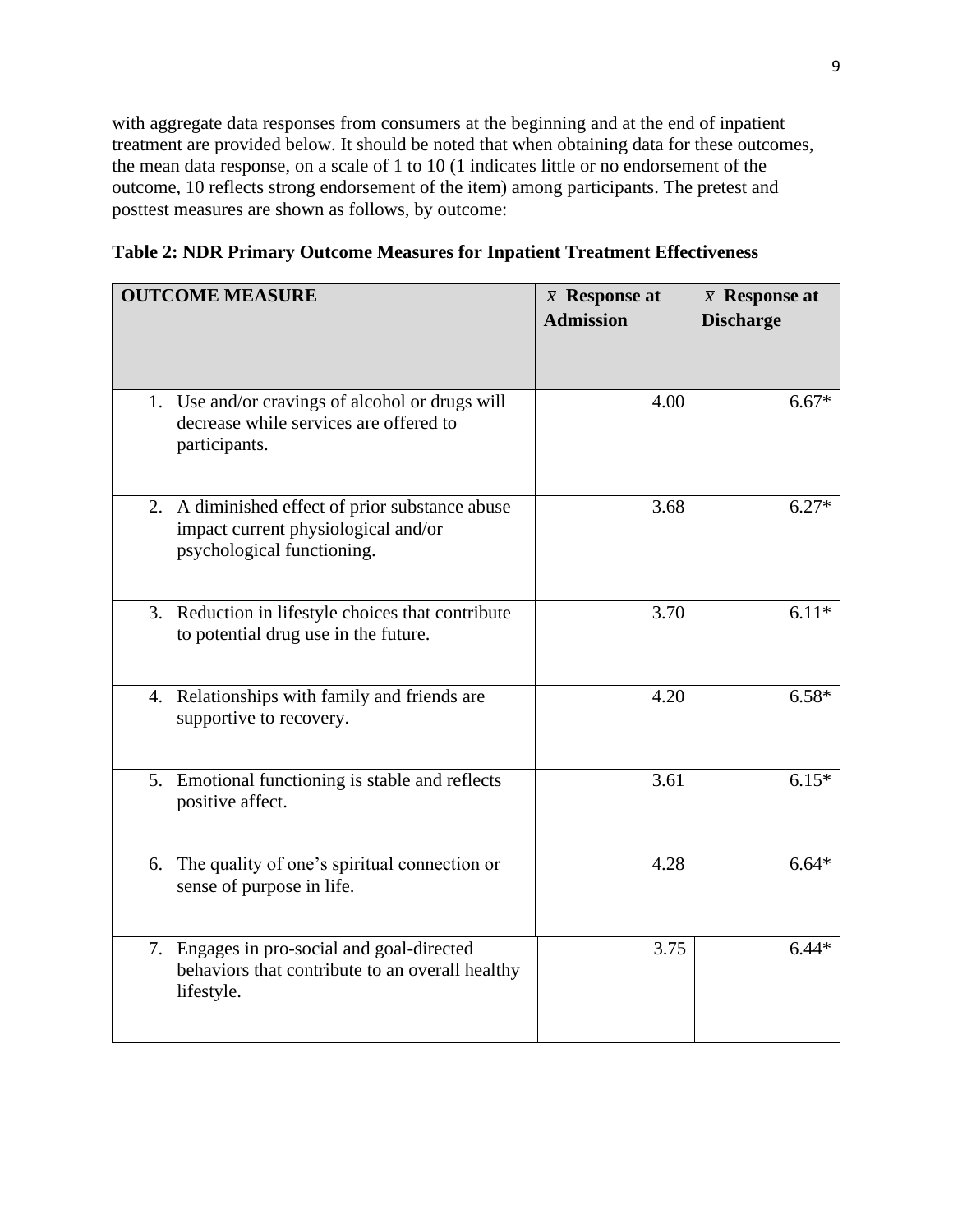# **Note that the asterisk (\*) indicates that the change from pretest to posttest is significant at the .05 level or greater.**

It is clear, when examining Table 2, that consumers report very substantial changes in their overall functioning. Indeed, not only there distinct differences between their perceived functioning at admission and discharge, these differences are statistically significant.

**NOTE: NDR-Shreveport does understand that the displays of effectiveness in Table 2 are, all by themselves, not actually adequate indicators of success. This is because clients who remain in treatment and simply live a balanced life are likely to make significant gains, simply because they are not using illicit substances and/or abusing prescription drugs, as well as the fact that they are getting balanced nutrition, sleep, and exercise. Thus, these results are not surprising.** 

The outcome measures listed in Table 2 line up with many included in the CARF Manual (which include the following:

| 1. Maintenance of abstinence                        | (Measures #1 and #3)      |
|-----------------------------------------------------|---------------------------|
| 2. Reduction or elimination of incidence of relapse | (Measures #1 and $#3$ )   |
| 3. Reduction of symptoms                            | (Measures #1 and #5)      |
| 4. Improvement of physical health                   | (Measures $#2$ and $#7$ ) |
| 5. Increase in level of psychological functioning   | (Measures $#2$ and $#5$ ) |
| 6. Quality of relationships                         | (Measures $#4$ and $#6$ ) |
| 7. Health status                                    | (Measures $#2$ and $#7$ ) |
| 8. Subjective psychological well-being              | (Measures $#2$ and $#6$ ) |

Other measures of effectiveness of our inpatient program, as with the detoxification program, are also noteworthy:

- 9. During their time in inpatient treatment, consumers overwhelmingly report a gradual reduction in symptoms, over time.
- 10. All engage in activities of daily living at the facility that increases with time in inpatient treatment. *Further, data from Measure #7 in Table 2 demonstrates that consumers perceive themselves as engaging in goal-directed behaviors that contribute to an overall healthy lifestyle*.
- 11. The number, duration, and frequency of symptomatic and/or asymptomatic behaviors diminish as time progresses in the inpatient program.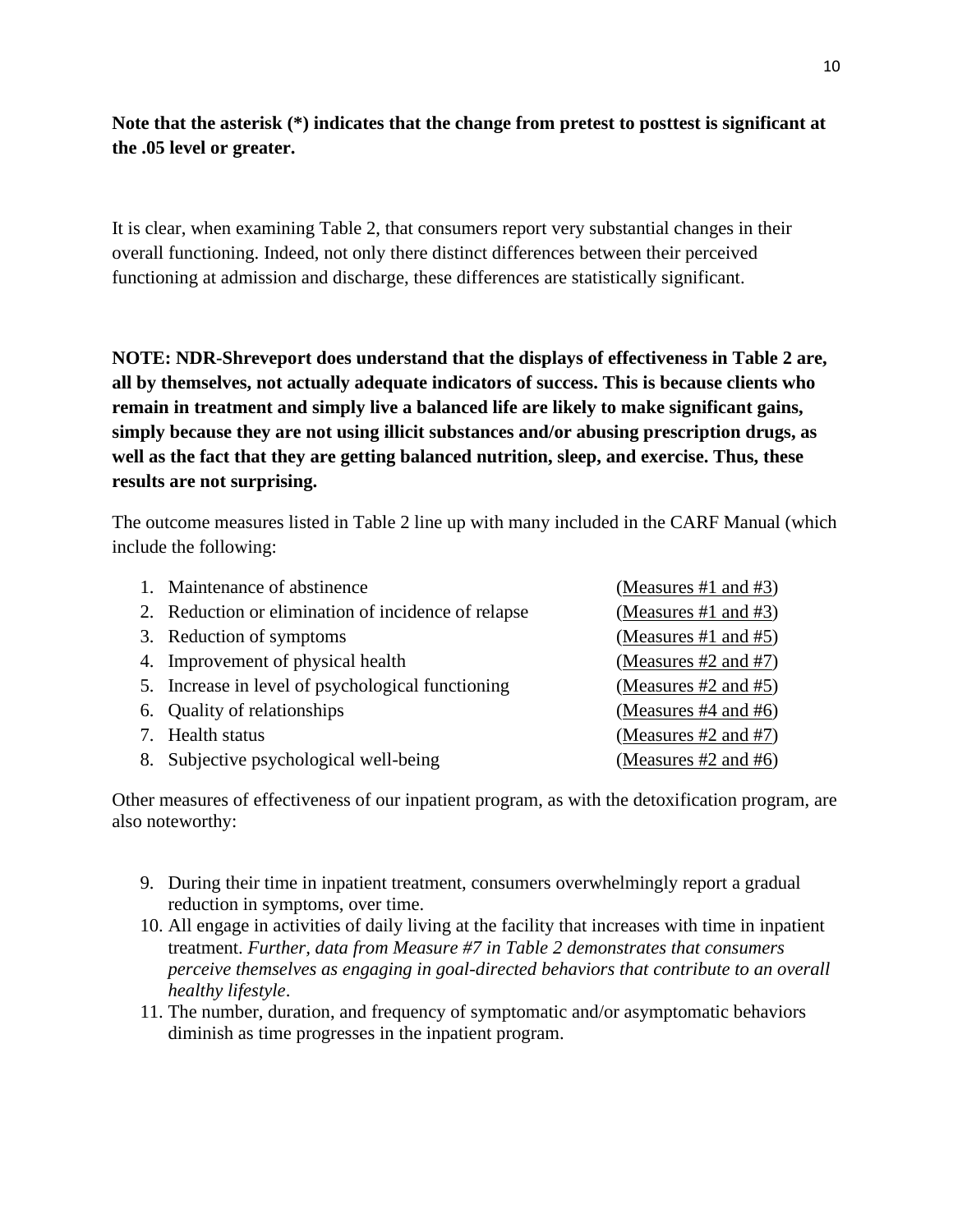# **Efficiency of Inpatient Program (IT)**

This section will be very similar to the prior efficiency section included for the NDR Detoxification Program. As the CARF Manual notes, the measures are usually more administrative in nature. Efficiency measures used for the Inpatient Program (IT) include the following points or items of measure:

- 1. NDR-Shreveport maintains a 95% occupancy on nearly any day throughout the year.
- 2. Retention rates are fairly high as most all persons who enter inpatient complete the process, the vast majority completing more than 20 days of participation, if not more.
- 3. The direct service hours with clinical staff contact has increased but yet, cost in staff for the inpatient program has not increased. Much of this improved contact-to-funding ratio has to do with the effective use of technology as well as more efficient division of counselors-to-consumer assignments.
- 4. As with the detoxification program, there has been a low rate of personnel turnover among the counseling staff who tend to oversee the additional program needs, aside from the medical components. In fact, among the therapists, there has been no turnover, simply the growth and addition of counseling staff, with no loss to any. Turnover among nursing and psych-tech staff tends to be higher but is not constant and any changes in staff have always occurred with suitable training time and acclimation provided.
- 5. There has been much more service utilization by consumers in the inpatient program. This has been achieved as NDR-Shreveport continues to network with other organizations and as staff become more seasoned and experienced in addressing multiple dimensions of needs presented by consumers.

# **Service Access for Inpatient Program (IT)**

**In regard to service access**, and similar to our detoxification program, NDR provides an entrance survey wherein item #1 asks whether the consumer was content with the referral process and item #2 asks if it was easy to find the facility. Data related to responses from our entry survey for inpatient programming are presented in Table 1, below:

| Ouestion | Number Indicati |
|----------|-----------------|

**Table 3: Service Access Indicators**

| <b>Question</b>                                                   | <b>Number Indicating Agree</b><br>or Strongly Agree | <b>Percentage of Overall</b><br><b>Responses</b> |
|-------------------------------------------------------------------|-----------------------------------------------------|--------------------------------------------------|
| I am satisfied with the referral<br>process (locating treatment). | 274                                                 | 99.7                                             |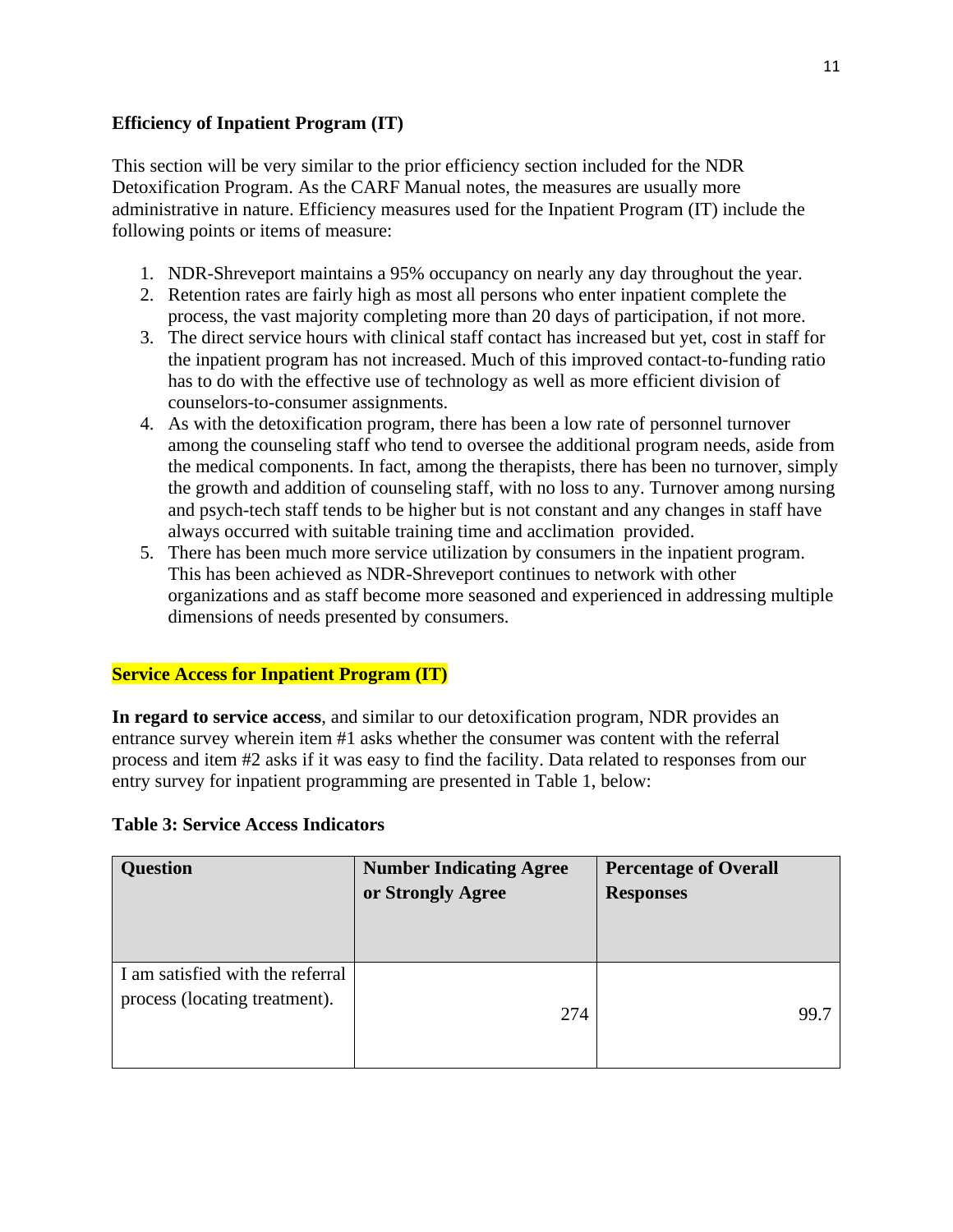| It was easy to find the | 272 | 99.0 |
|-------------------------|-----|------|
| facility.               |     |      |
|                         |     |      |
|                         |     |      |
|                         |     |      |

As with our Detoxification Program, other measures for service access to our inpatient program include the following:

- 1. The hours of service are convenient (24 hours a day, 7 days a week), and the location is convenient along I-20. Further, transportation is provided for those who have need.
- 2. The time taken to set the first appointment is usually less than 1 day, if that.
- 3. Telephone response time is usually very rapid. Most new potential consumers are given a return call (once their preliminary information is taken) within a 1-day period or less.
- 4. Formal referral mechanisms are considered fairly effective but in need of improvement. Out of 275 persons who are received for inpatient treatment, only 70 participated in intensive outpatient treatment. While some of the reason for this is due to the home location of the consumer (many come from far-flung areas of Louisiana) and their desire to return home, it is not yet clear how frequently this is the case. Follow-up data is inconclusive on how well consumers fare when they leave inpatient and reside outside of the area, at this point.

# **Satisfaction with Inpatient Program (IT)**

**In regard to satisfaction,** NDR provides a satisfaction survey that is collected from consumers as they prepare to leave inpatient services. Results from this survey are presented in Table 4, below:

| <b>Question</b>                                               | <b>Number Indicating</b><br><b>Satisfied or Very Satisfied</b><br>as Endorsement | <b>Percentage of Overall</b><br><b>Responses</b> |
|---------------------------------------------------------------|----------------------------------------------------------------------------------|--------------------------------------------------|
| How would you rate the<br>quality of service you<br>received? | 257                                                                              | 93.4%                                            |
| How well has NDR-<br>Shreveport met your needs?               | 257                                                                              | 93.4%                                            |

|  | Table 4: Consumer Satisfaction Survey for Inpatient Program (IT) |  |  |
|--|------------------------------------------------------------------|--|--|
|  |                                                                  |  |  |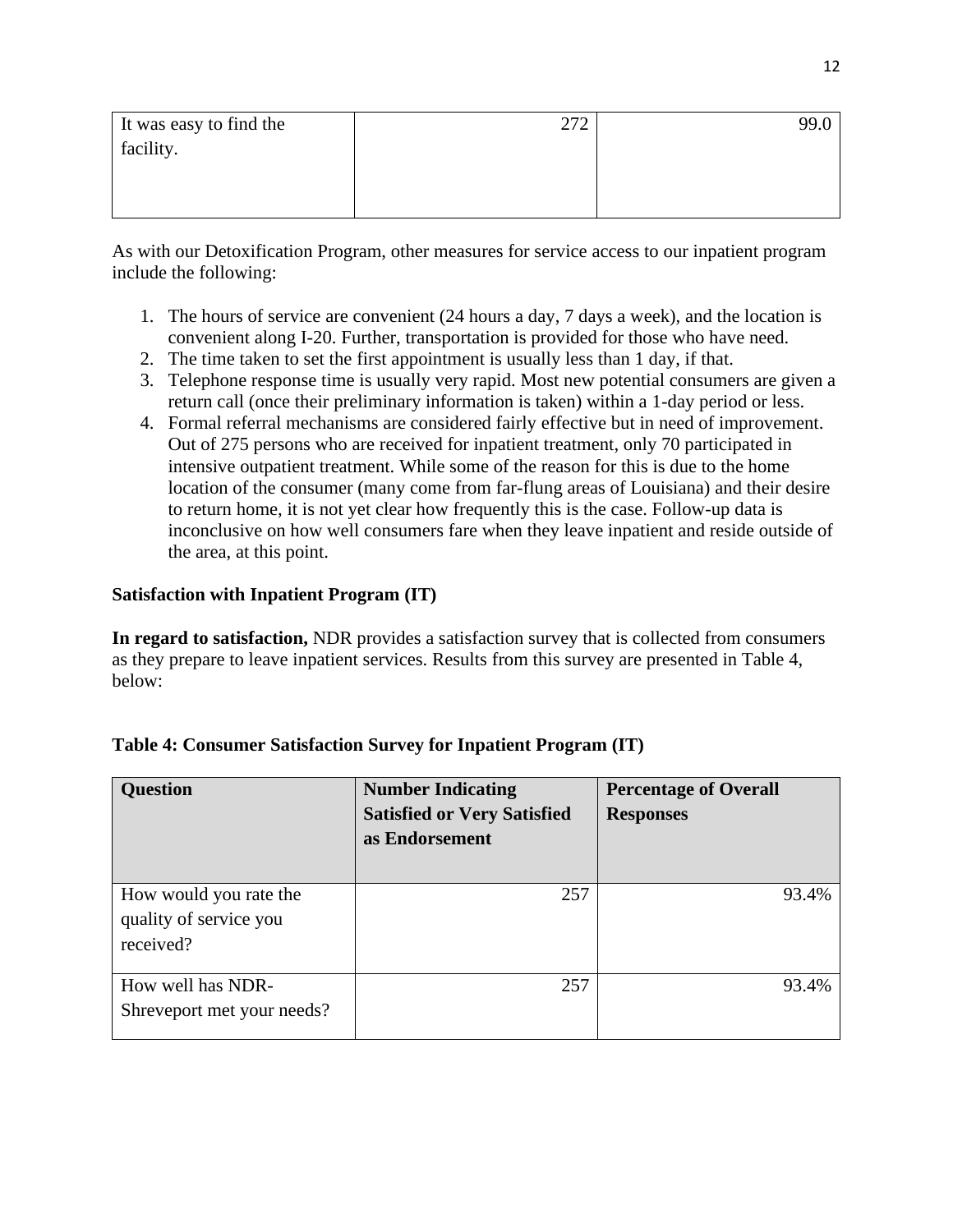| Did our program meet or<br>exceed the quality that you<br>expected?                          | 256                                                         | 93.1%                                                           |
|----------------------------------------------------------------------------------------------|-------------------------------------------------------------|-----------------------------------------------------------------|
| My overall physical health<br>and condition was given<br>effective programming<br>attention. | 252                                                         | 91.6%                                                           |
| The provision of medical<br>services that were available,<br>when needed.                    | 256                                                         | 93.1%                                                           |
| I am satisfied with the<br>services for family-oriented<br>issues                            | 256                                                         | 93.1%                                                           |
| How do you rate the<br>helpfulness of individual<br>counseling sessions?                     | 257                                                         | 93.5%                                                           |
| How do you rate the<br>helpfulness of group<br>counseling sessions?                          | 256                                                         | 93.1%                                                           |
| <b>Question</b>                                                                              | <b>Number Indicating Very</b><br><b>Much as Endorsement</b> | <b>Percentage Indicating Very</b><br><b>Much as Endorsement</b> |
| How well did staff hear,<br>understand, and respect you?                                     | 249                                                         | 90.5%                                                           |
| How well did staff work on<br>issues that you wanted to<br>work on?                          | 250                                                         | 90.9%                                                           |
| My therapist was a good fit<br>for me during sessions.                                       | 249                                                         | 90.5%                                                           |
| The program helped me to<br>deal more effectively with<br>problems.                          | 253                                                         | 92%                                                             |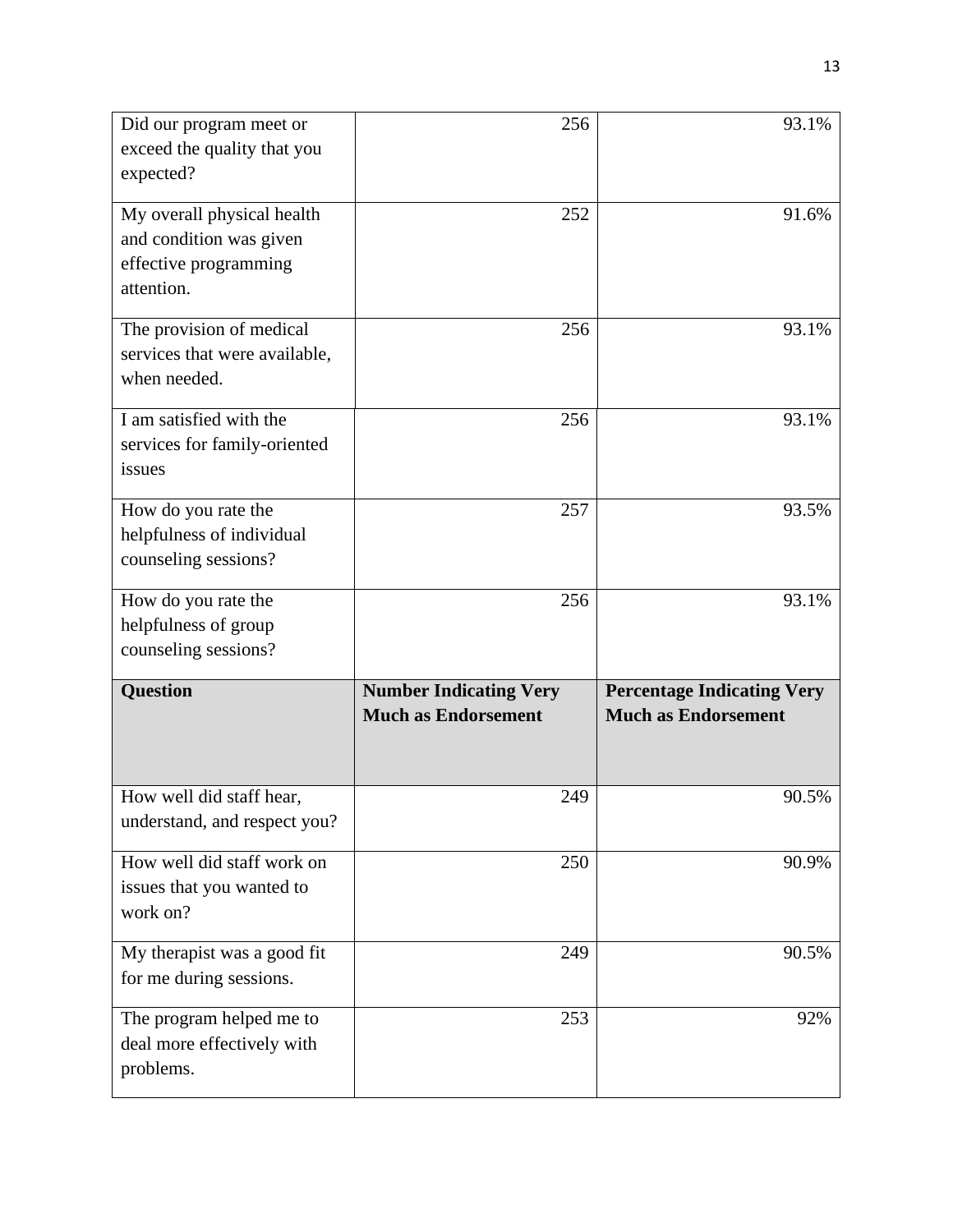| How likely would you<br>recommend us to a friend in<br>recovery?        | 253                                                 | 92%                                                            |
|-------------------------------------------------------------------------|-----------------------------------------------------|----------------------------------------------------------------|
| <b>Question</b>                                                         | <b>Number Indicating Agree</b><br>or Strongly Agree | <b>Percentage Indicating</b><br><b>Agree or Strongly Agree</b> |
|                                                                         |                                                     |                                                                |
| Food and dietary issues were<br>given sufficient attention.             | 261                                                 | 95%                                                            |
| My physical health has<br>improved while at NDR-<br>Shreveport.         | 261                                                 | 95%                                                            |
| I am happy with the person I<br>have become after this<br>program.      | 261                                                 | 95%                                                            |
| I feel more spiritually<br>grounded.                                    | 261                                                 | 95%                                                            |
| I am much less likely to use<br>drugs or alcohol after this<br>program. | 259                                                 | 94.2%                                                          |

# **NOTE: The above chart is out of 330 consumers, with most providing data and others being missing due to departure prior to successful administration of the survey.**

From the data in Table 4, it is clear that consumers are very satisfied with a variety of aspects of service delivery that they have experienced at NDR-Shreveport. Staff at our facility are fairly vigorous in collecting satisfaction surveys prior to consumer departure. Nevertheless, there are some cases of missing data. Of those who did provide satisfaction surveys, it is clear that they perceived circumstances as beneficial.

# **Follow-up Data Collected from Those who Exited Services**

NDR-Shreveport has utilized a sampling process whereby consumers are randomly selected, with about very  $10<sup>th</sup>$  consumer being selected for follow-up. This has proven to be a very difficult metric for success. Indeed, of the 31 consumers who were called, staff were only able to contact approximately 8 of these individuals. Of those individuals where contact was made, it appears that half are still clean and sober (by their own account and sometimes by that of their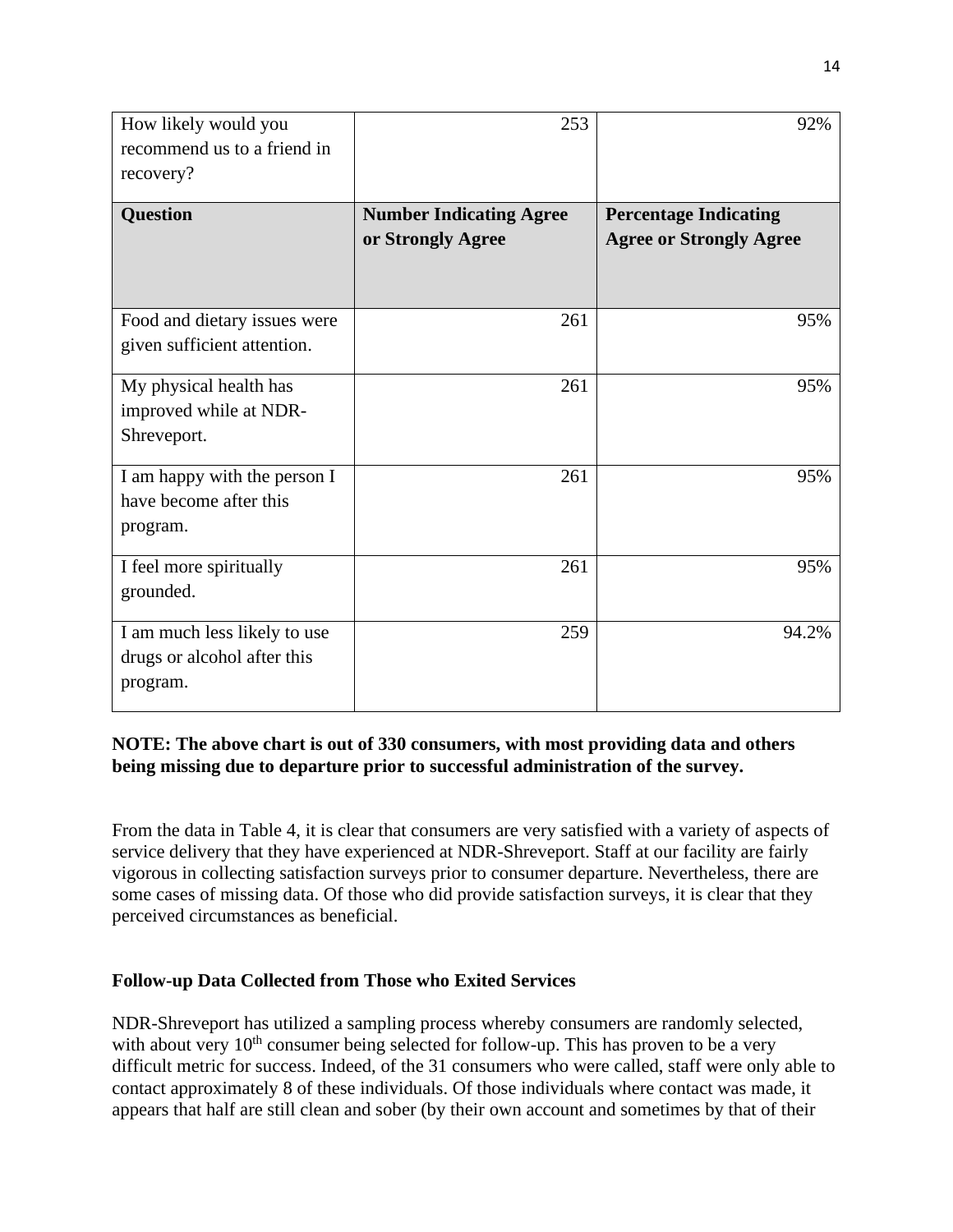family members) and the other half have either returned to treatment, are in jail or prison, or are suffering from a bout of relapse.

### **Follow-up Data Collected from Those who Exited Inpatient Services**

New Day Recovery has utilized a sampling process whereby consumers are randomly selected, with about very  $10<sup>th</sup>$  consumer being selected for follow-up. During 2020, this sampling process was only utilized during the beginning of the year and intermittent times throughout the year. While we experienced some degree of success in providing this follow-up in 2019, **issues with COVID-19 and increased workload due to the pandemic, Hurricanes, and quite unusual snowstorms and power outages in our region**, follow-up was not substantially provided. Because of this, we are again including this as an area of recommended improvement, as follows:

### **Area Needing Improvement for Inpatient Program #8: Improve follow-up data collection for persons who leave after inpatient.**

### **Action Plan**:

- 1. Evaluate performance of past efforts to contact consumers in inpatient.
- 2. Brainstorm with clinical staff for ideas to improve follow-up with clients.
- 3. Engage staff in this process or provide evaluator with sufficient time to complete followup data collection.

**Indicators**: Increased percentage of persons contacted with response rate of 40% being the metric for 2021.

# **EFFECTIVENESS OF INTENSIVE OUTPATIENT PROGRAM (IOP)**

An entrance survey is provided and from these surveys, it has been clear that consumers have been highly satisfied with services that they have received when entering IOP. Data related to responses from our entry survey for inpatient programming are presented in Table 1, below:

### **Table 5: Consumer Entrance Survey Data for Intensive Outpatient Effectiveness**

| <b>Question</b>                                                  | <b>Number Indicating Agree</b><br>or Strongly Agree | <b>Percentage of Overall</b><br><b>Responses</b> |
|------------------------------------------------------------------|-----------------------------------------------------|--------------------------------------------------|
| 1. The staff did a good job in<br>reference to customer service. | 71                                                  | 97.3%                                            |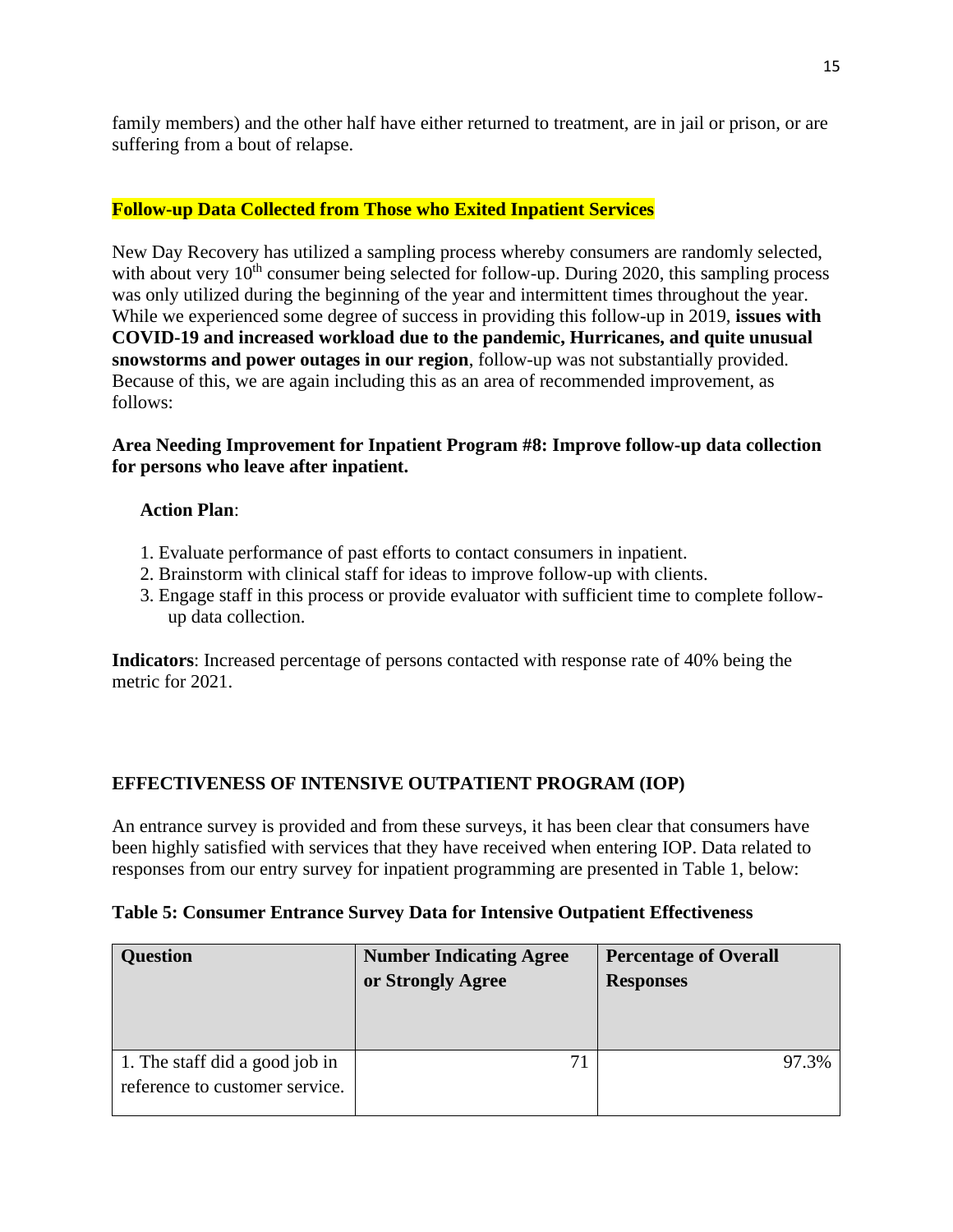| 2. I received feedback from<br>staff regarding services<br>quickly. | 70 | 95.9%  |
|---------------------------------------------------------------------|----|--------|
| 3. All of my questions were<br>answered during intake.              | 68 | 93.1%  |
| 4. I feel safe in the<br>environment.                               | 70 | 95.9%  |
| 5. I am likely to recommend<br>your organization to others.         | 68 | 93.1%  |
| 6. I have been treated with<br>dignity and respect.                 | 68 | 93.1%  |
| 7. I am satisfied with the<br>program orientation.                  | 73 | 100.0% |
| 8. My expectations in<br>reference to admissions were<br>fully met. | 72 | 98.6%  |

# **NOTE: The above chart is out of 73 consumers who provided data.**

As with the Inpatient Program, the Intensive Outpatient Program continues forward with the same seven primary outcome measures to track how well consumers continue with these goals during their outpatient experience. These outcome measures are linked to the outpatient treatment plans as well as data collected with our Rating-of-Progress form that is **used on a monthly basis as part of our monthly treatment plan review**, intermittently, throughout the duration of a consumer's IOP experience with NDR-Shreveport. The seven outcomes, along with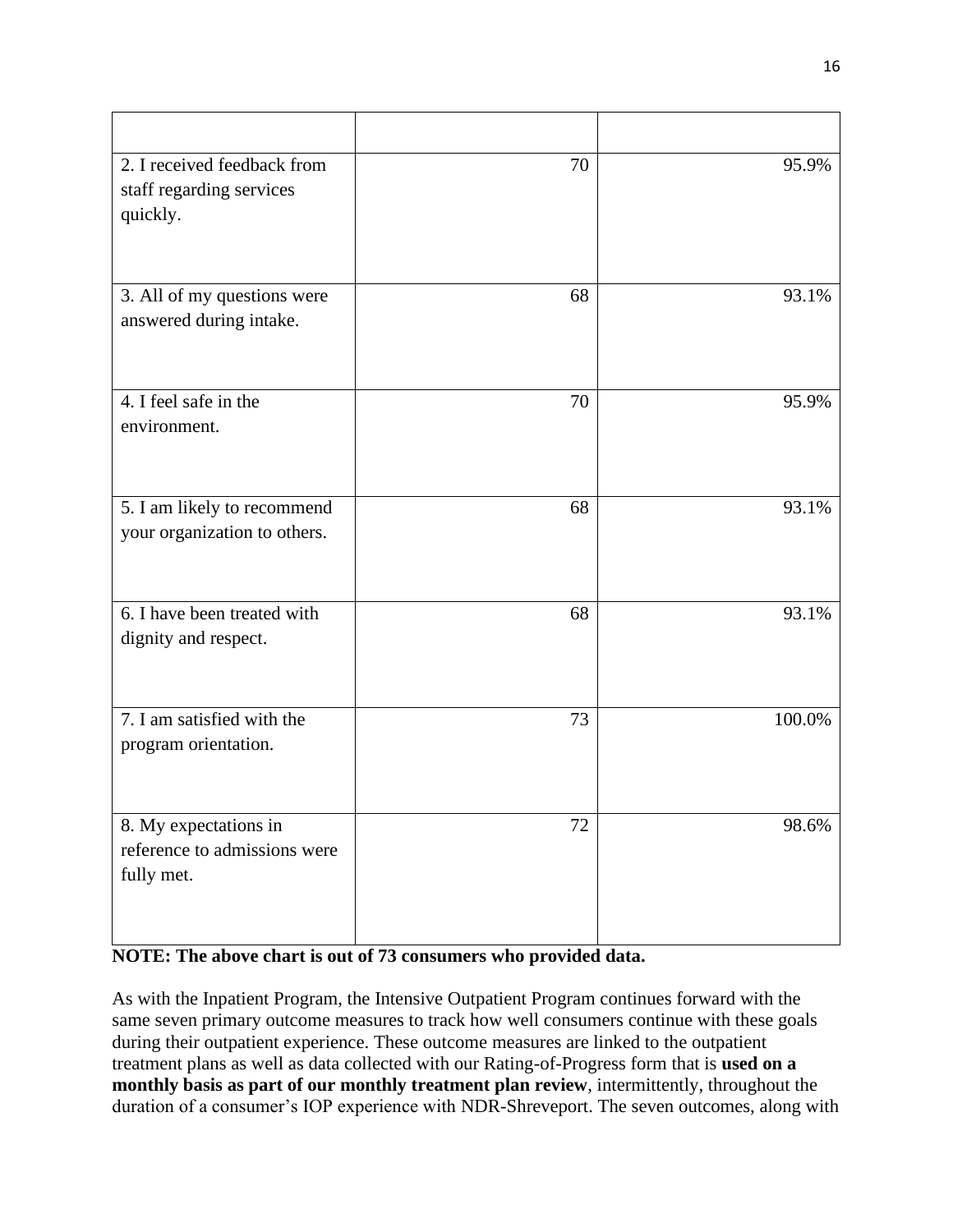aggregate data responses from consumers at the beginning and at the end of inpatient treatment are provided below. It should be noted that when obtaining data for these outcomes, the mean data response, on a scale of 1 to 10 (1 indicates little or no endorsement of the outcome, 10 reflects strong endorsement of the item) among participants. The pretest and posttest measures are shown as follows, by outcome:

# **Table 6: NDR Primary Outcome Measures for Intensive Outpatient (IOP) Treatment Effectiveness**

|    | <b>OUTCOME MEASURE</b>                                                                                               | $\bar{x}$ Response at<br><b>Entry</b> | $\bar{x}$ Response<br>after 30 days or<br>more |
|----|----------------------------------------------------------------------------------------------------------------------|---------------------------------------|------------------------------------------------|
|    | 1. Use and/or cravings of alcohol or drugs will<br>decrease while services are offered to<br>participants.           | 4.01                                  | 5.90*                                          |
|    | 2. A diminished effect of prior substance abuse<br>impact current physiological and/or<br>psychological functioning. | 4.46                                  | $6.03*$                                        |
|    | 3. Reduction in lifestyle choices that contribute<br>to potential drug use in the future.                            | 4.24                                  | $6.09*$                                        |
|    | 4. Relationships with family and friends are<br>supportive to recovery.                                              | 6.16                                  | 5.94                                           |
|    | 5. Emotional functioning is stable and reflects<br>positive affect.                                                  | 4.57                                  | $5.66*$                                        |
| 6. | The quality of one's spiritual connection or<br>sense of purpose in life.                                            | 6.11                                  | $6.39*$                                        |
|    | 7. Engages in pro-social and goal-directed<br>behaviors that contribute to an overall healthy<br>lifestyle.          | 4.16                                  | $6.03*$                                        |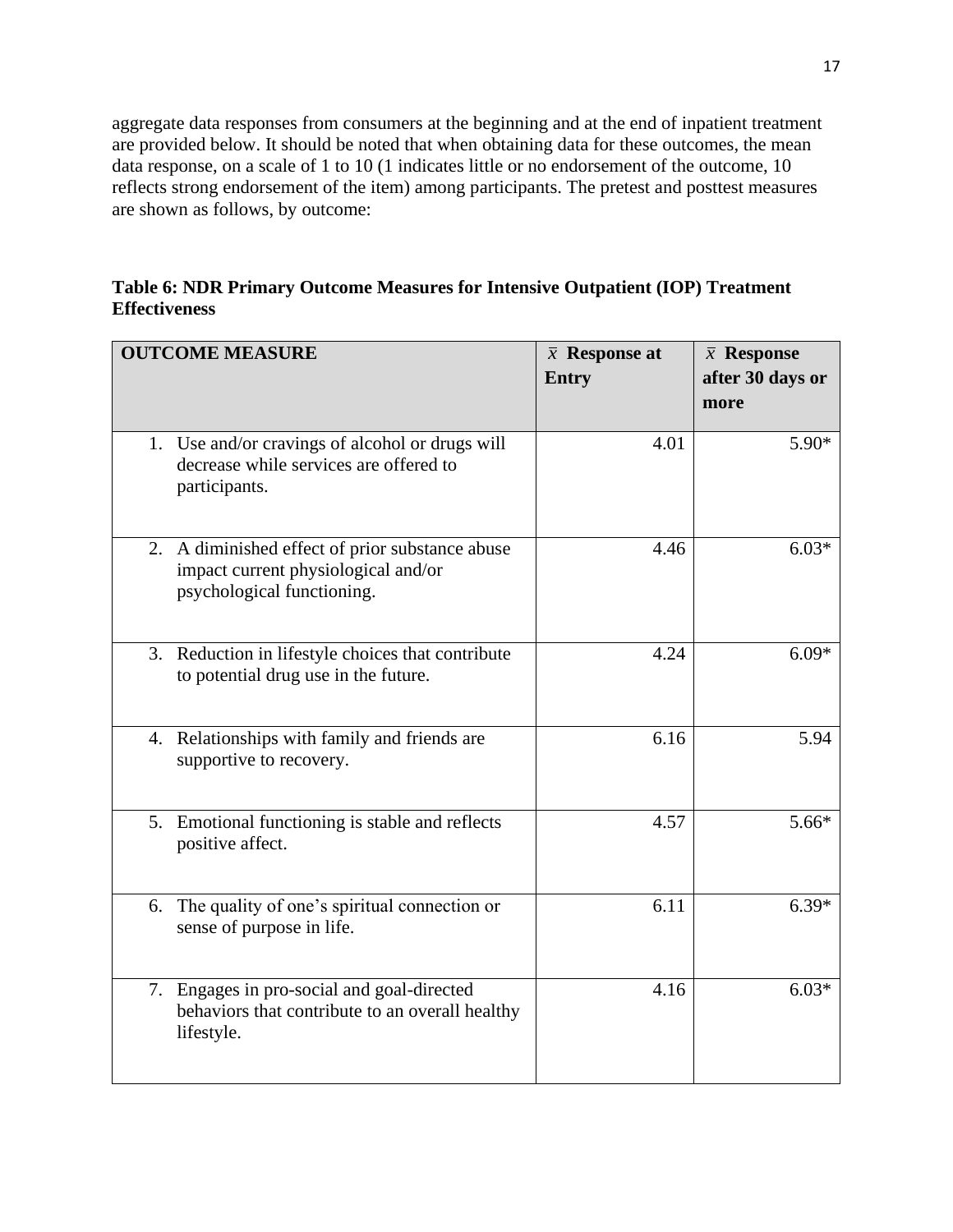# **Note that the asterisk (\*) indicates that the change from pretest to posttest is significant at the .05 level or greater.**

From the data above, it is clear that significant progress on each of the primary indicators has been made by consumers, with the exception of item #4 related to relationships with family and friends in recovery. When probing further in some isolated cases, anecdotal data seem to indicate that much of this has to do more with a sense of distance due to the pandemic rather than a lack of family support for the individual's recovery. Regardless, these findings have generated an area of focus and attention when providing IOP services in 2021.

It is clear, when examining Table 6, that consumers report very substantial changes in their overall functioning. Indeed, not only there distinct differences between their perceived functioning at admission and discharge, these differences are statistically significant.

As with the Inpatient Program, the outcome measures for the Outpatient Program listed in Table 6 line up with many included in the CARF Manual (see pg. 93) which include the following:

| 1. Maintenance of abstinence                        | (Measures #1 and #3)      |
|-----------------------------------------------------|---------------------------|
| 2. Reduction or elimination of incidence of relapse | (Measures #1 and $#3$ )   |
| 3. Reduction of symptoms                            | (Measures #1 and #5)      |
| 4. Improvement of physical health                   | (Measures #2 and #7)      |
| 5. Increase in level of psychological functioning   | (Measures #2 and #5)      |
| 6. Quality of relationships                         | (Measures $#4$ and $#6$ ) |
| 7. Health status                                    | (Measures $#2$ and $#7$ ) |
| 8. Subjective psychological well-being              | (Measures $#2$ and $#6$ ) |

Other measures of effectiveness of our inpatient program, as with the detoxification program, are also noteworthy:

- 9. During their time in inpatient treatment, consumers overwhelmingly report a gradual reduction in symptoms, over time.
- 10. All engage in activities of daily living at the facility that increases with time in inpatient treatment. *Further, data from Measure #7 in Table 2 demonstrates that consumers perceive themselves as engaging in goal-directed behaviors that contribute to an overall healthy lifestyle*.
- 11. The number, duration, and frequency of symptomatic and/or asymptomatic behaviors diminish as time progresses in the inpatient program.
- 12. Housing situations for persons in Intensive Outpatient also seem to be addressed sufficiently as none of these consumers report being homeless. NDR-Shreveport works closely with numerous recovery homes and other facilities to assist consumers in meeting their housing needs.
- 13. Consumers of IOP also experience community integration as they are connected with several peer support networks throughout the area, including Celebrate Recovery, Alcoholics Anonymous, Gamblers Anonymous, or other forms of recovery-based social activities.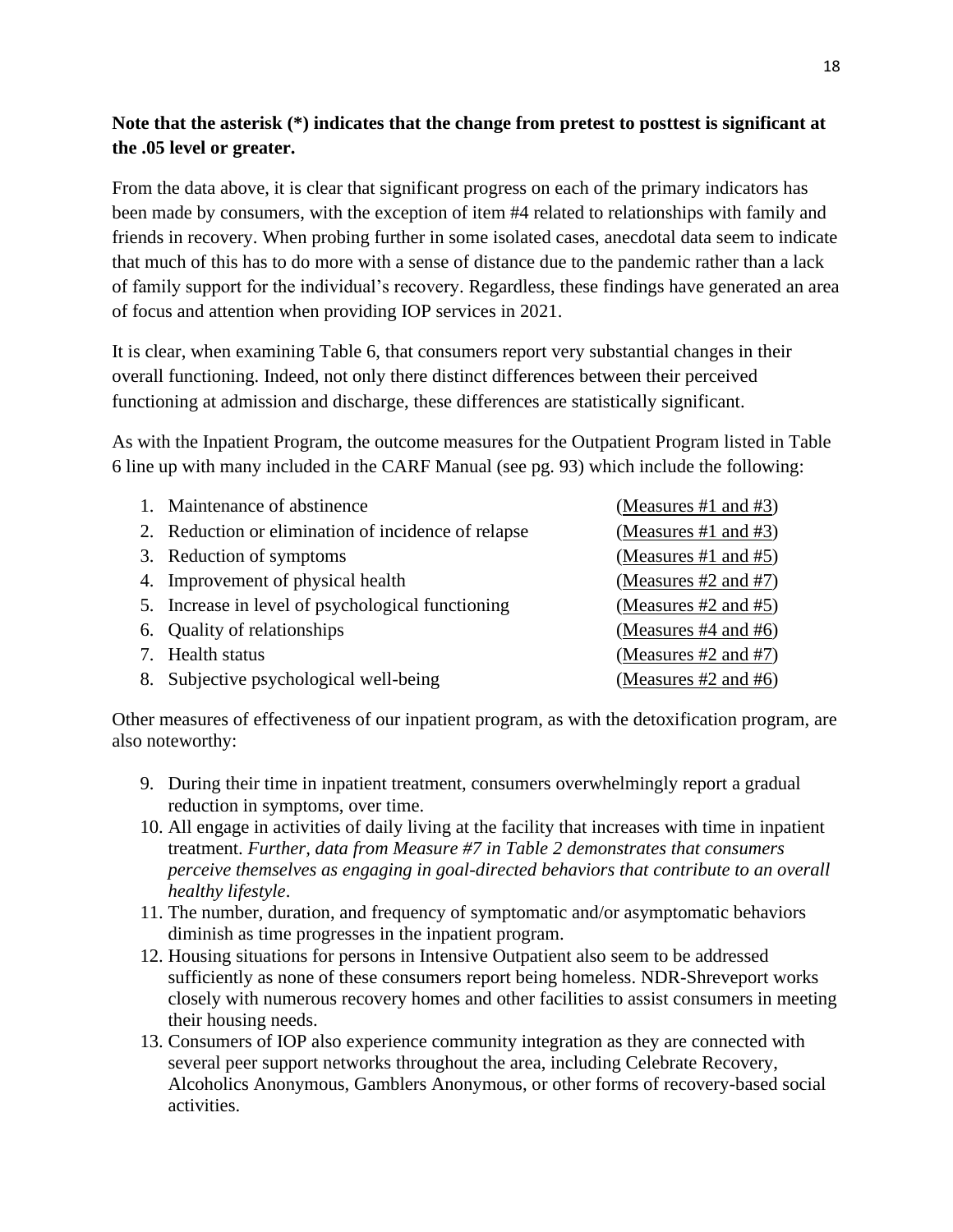- 14. Employment status is an area examined in IOP as well. Specific data are not available for this measure, unfortunately. Nevertheless, this is being included because anecdotal data for care providers suggests that the majority of IOP consumers do succeed in securing some type of employment, particularly if they are persistent. Support in getting employment is usually informal, NDR-Shreveport does not have a formal employment placement system but does refer consumers to organizations that assist with this area of need on a routine basis.
- 15. Out of necessity, consumers in IOP must be involved in activities of daily living. In group settings, follow-up regarding the consumer's schedule and the level of day-to-day activity is addressed, the goal being to have consumers involved in as many pro-social activities throughout their week as is possible. Volunteer work is encouraged, as are other activities.

### **Efficiency of Intensive Outpatient Program (IOP)**

This section is similar to the efficiency sections for the NDR Inpatient Program and the NDR Detoxification Program. As the CARF Manual notes, the measures are usually more administrative in nature. Efficiency measures used for the Inpatient Program (IT) include the following points or items of measure:

- 1. Service delivery cost per unit is probably optimal, as groups tend to average around 10 to 12 participants per counselor available. This is a healthy ratio from an efficiency standpoint.
- 2. Retention has been difficult in IOP. Many consumers attend on a sporadic basis. IOP sessions are held 3 times per week and many consumers will come to some, but not all, sessions, each week. In some cases, some simply do not return, leaving no word or warning as to why. This has also caused holes in data collection efforts as demonstrated by the missing cases in Table 6.
- 3. The direct service hours with clinical staff contact has increased but yet, cost in staff for the inpatient program has not increased. Some of this is due to a change in employees providing inpatient services as well as the more effective use clinical staff scheduling. This has allowed for more individual sessions as well as couples counseling, when appropriate.
- 4. As with the Inpatient Program, there has been a low rate of personnel turnover among the counseling staff who tend to oversee the additional program needs. In fact, among the counselors delivering IOP services, there has been no turnover.

### **Service Access for Intensive Outpatient Program (IOP)**

**In regard to service access**, and similar to our Inpatient Program, NDR provides an entrance survey wherein item #1 asks whether the consumer was content with the referral process and item #2 asks if it was easy to find the facility. Data related to responses from our entry survey for inpatient programming are presented in Table 1, below: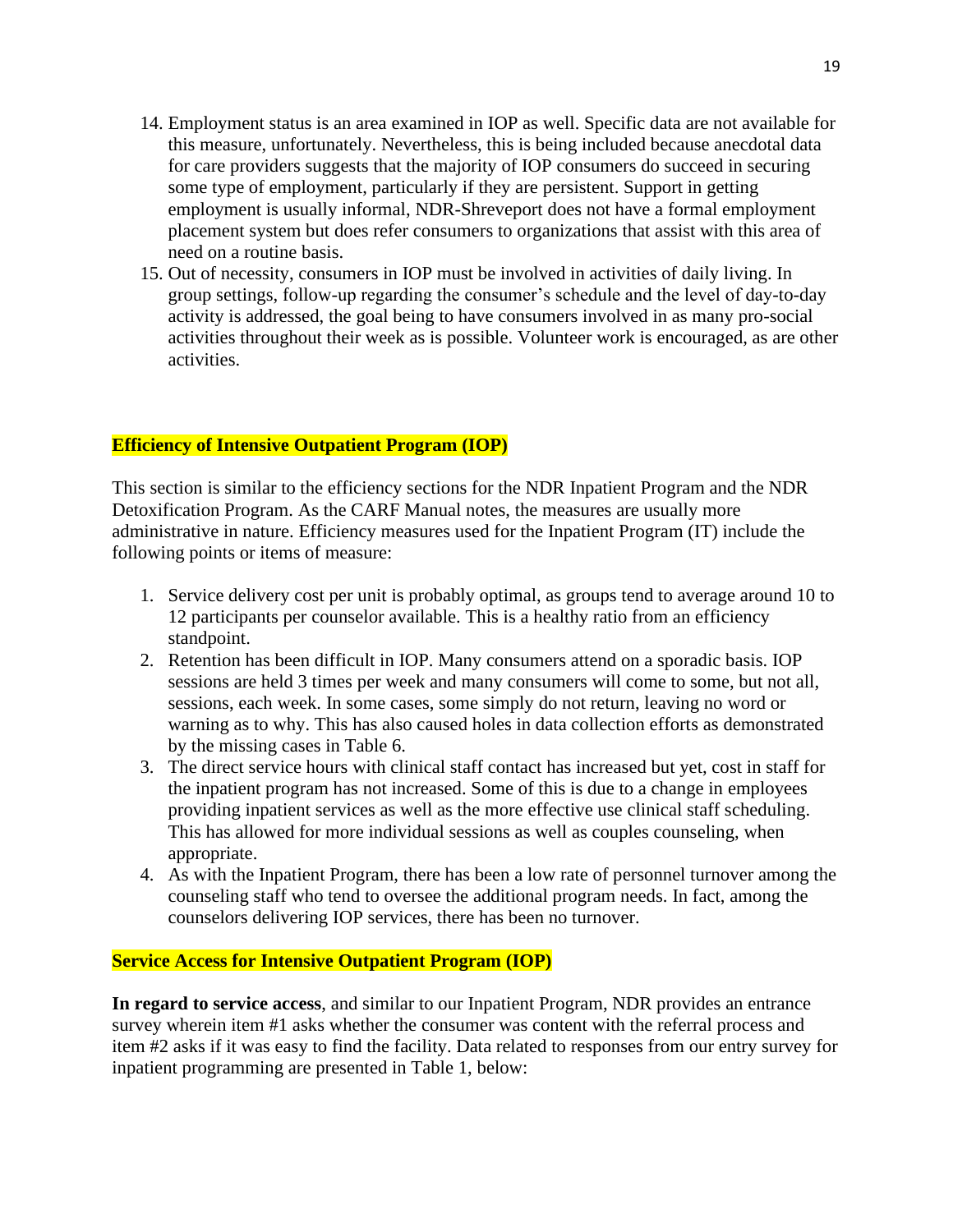| <b>Question</b>                                                   | <b>Number Indicating Agree</b><br>or Strongly Agree | <b>Percentage of Overall</b><br><b>Responses</b> |
|-------------------------------------------------------------------|-----------------------------------------------------|--------------------------------------------------|
| I am satisfied with the referral<br>process (locating treatment). | 72                                                  | 98.6%                                            |
| It was easy to find the<br>facility.                              | 72                                                  | 98.6%                                            |

### **Table 7: Service Access Indicators for IOP**

# **NOTE: Data for Table 7 is that received from 73 consumers who were in the Intensive Outpatient Program (IOP).**

As can be seen in Table 7, it is clear that nearly every consumer found the referral process to NDR-Shreveport to be satisfactory and they also indicated that the facility was easy to locate. As with our Inpatient Program, other measures for service access to our inpatient program include the following:

- 1. The IOP groups are held on Saturdays (2:30 p.m. to 5:30 p.m.), Sundays (2:30 p.m. to 5:30 p.m.) and Monday evenings (5:30 to 8:30 p.m.) because, according to our consumers, this is the most amenable schedule for them to attend amidst work and other responsibilities.
- 2. NDR-Shreveport is in 24 hours a day, 7 days a week so that persons interested in IOP can call at any time to get information. In addition, the location is convenient along I-20. Further, transportation is provided for IOP consumers who live in and around the region if such is needed.
- 3. The time taken to set the first appointment is usually less than 1 day, if that.
- 4. For IOP inquiries, telephone response time is usually very rapid. Most new potential consumers are given a return call (once their preliminary information is taken) within a 1 day period or less.
- 5. As with our Inpatient Program, the referral mechanisms for our IOP are in need of improvement. While counselors do attempt to aid consumers in setting appointments, getting employment, and addressing housing issues, this is usually done on an informal basis. There are no dedicated staff who link outside services with the IOP consumers, per se. However, NDR-Shreveport does have a strong working relationship with numerous state agencies, residential homes, and employers in the region which allows the IOP staff to provide some referrals for consumers in need. No actual hard data or outcomes related to referrals is available. Rather, this is due to observation and experience that this indicator is provided.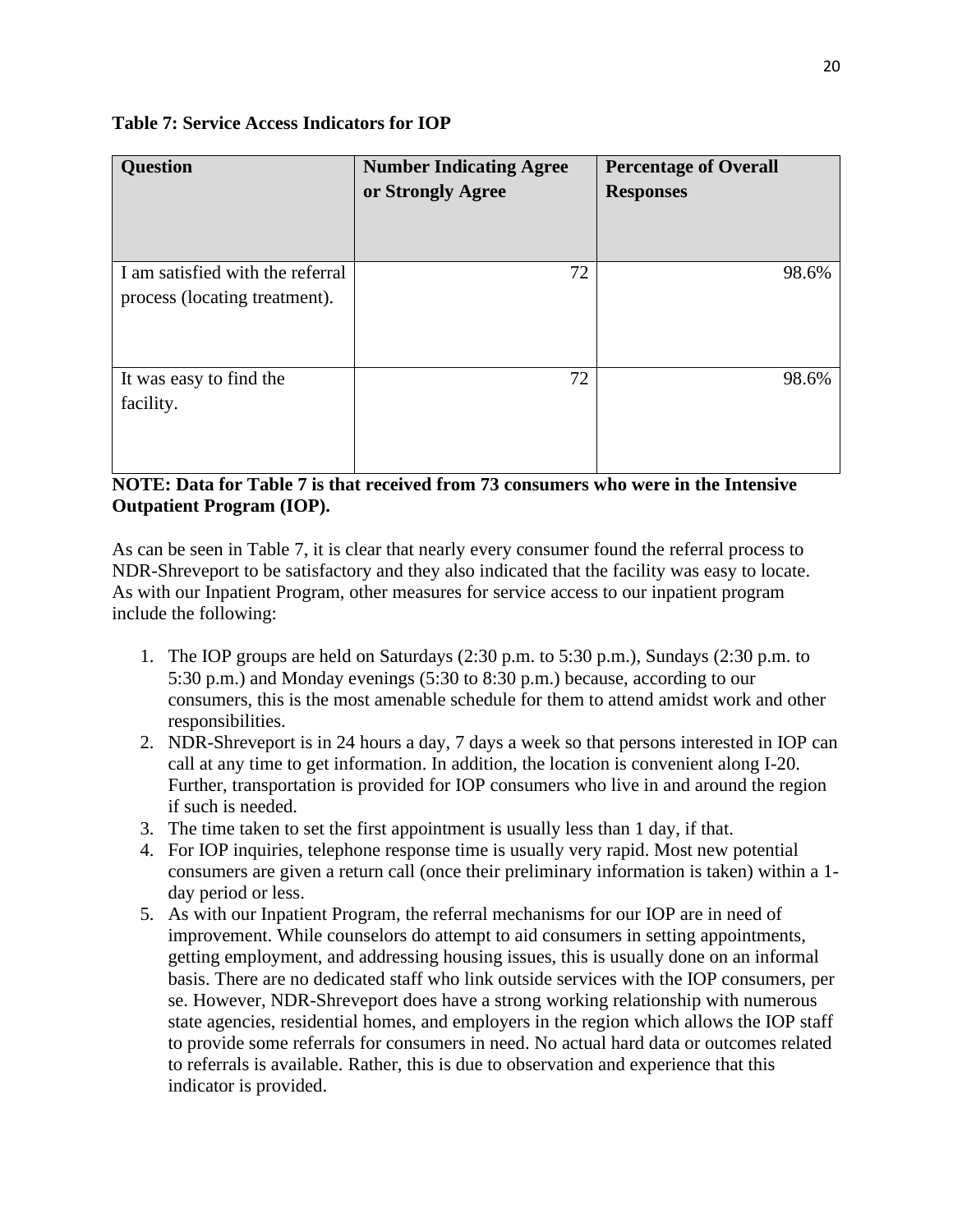# **Satisfaction for Intensive Outpatient Program (IOP)**

**In regard to satisfaction,** NDR provides a satisfaction survey that is collected from consumers as they prepare to leave inpatient services. Results from this survey are presented in Table 4, below:

| <b>Question</b>                                                                              | <b>Number Indicating</b><br><b>Satisfied or Very Satisfied</b><br>as Endorsement | <b>Percentage of Consumers</b><br>(Including Missing Cases) |
|----------------------------------------------------------------------------------------------|----------------------------------------------------------------------------------|-------------------------------------------------------------|
| How would you rate the<br>quality of service you<br>received?                                | 64                                                                               | 88.1%                                                       |
| How well has NDR-<br>Shreveport met your needs?                                              | 64                                                                               | 88.1%                                                       |
| Did our program meet or<br>exceed the quality that you<br>expected?                          | 64                                                                               | 88.1%                                                       |
| My overall physical health<br>and condition was given<br>effective programming<br>attention. | 65                                                                               | 89.0%                                                       |
| The provision of medical<br>services that were available,<br>when needed.                    | 65                                                                               | 89.0%                                                       |
| I am satisfied with the<br>services for family-oriented<br>issues                            | 65                                                                               | 89.0%                                                       |
| How do you rate the<br>helpfulness of individual<br>counseling sessions?                     | 64                                                                               | 88.1%                                                       |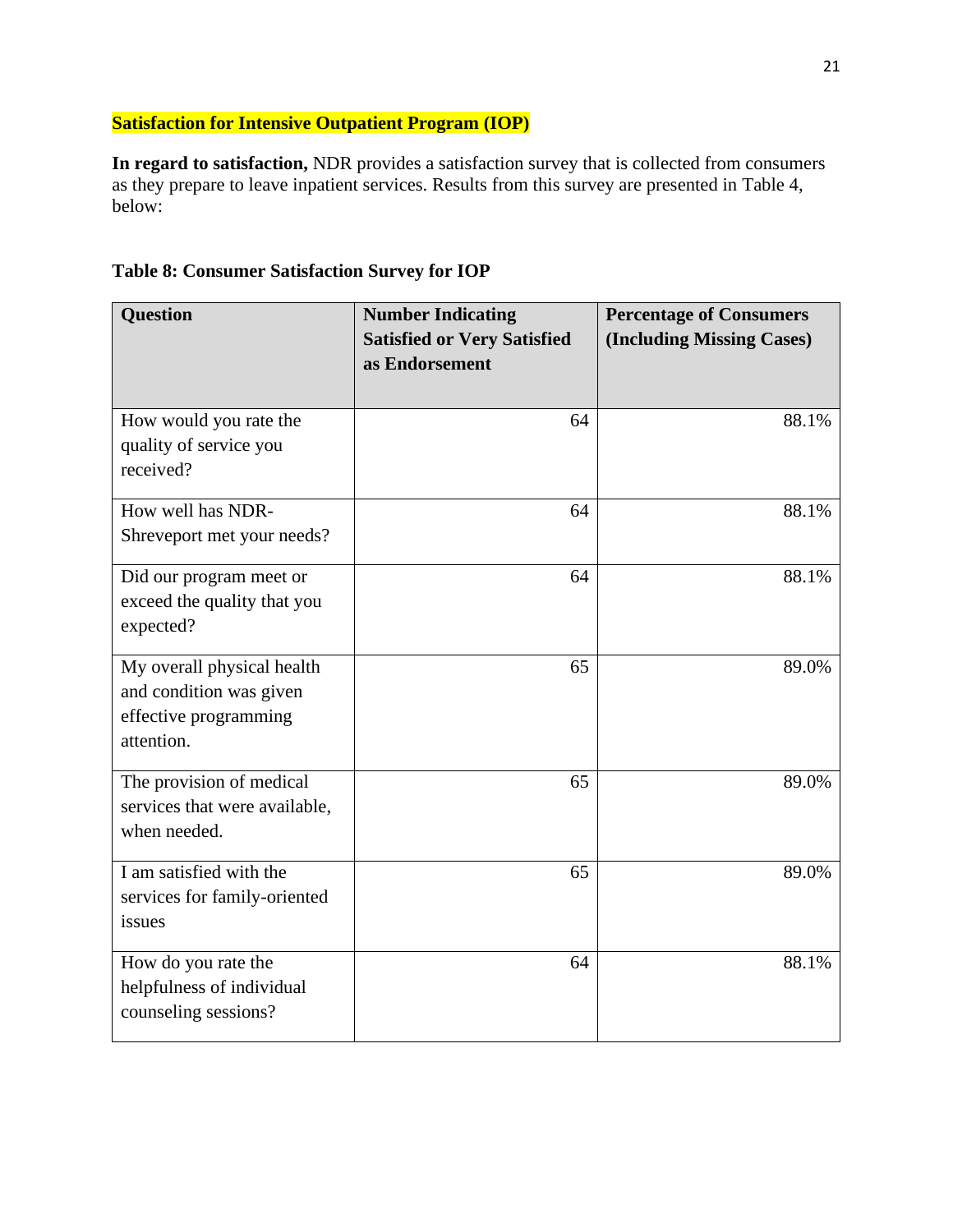| How do you rate the                                 | 64                             | 88.1%                             |
|-----------------------------------------------------|--------------------------------|-----------------------------------|
| helpfulness of group                                |                                |                                   |
| counseling sessions?                                |                                |                                   |
| <b>Question</b>                                     | <b>Number Indicating Very</b>  | <b>Percentage Indicating Very</b> |
|                                                     | <b>Much as Endorsement</b>     | <b>Much as Endorsement</b>        |
|                                                     |                                | (Including Missing Cases)         |
|                                                     |                                |                                   |
|                                                     |                                |                                   |
| How well did staff hear,                            | 65                             | 89.0%                             |
| understand, and respect you?                        |                                |                                   |
| How well did staff work on                          | 64                             | 88.1%                             |
| issues that you wanted to                           |                                |                                   |
| work on?                                            |                                |                                   |
| My therapist was a good fit                         | 64                             | 88.1%                             |
| for me during sessions.                             |                                |                                   |
| The program helped me to                            | 62                             | 85.3%                             |
| deal more effectively with                          |                                |                                   |
| problems.                                           |                                |                                   |
|                                                     |                                |                                   |
| How likely would you<br>recommend us to a friend in | 65                             | 89.0%                             |
| recovery?                                           |                                |                                   |
|                                                     |                                |                                   |
| <b>Question</b>                                     | <b>Number Indicating Agree</b> | <b>Percentage Indicating</b>      |
|                                                     | or Strongly Agree              | <b>Agree or Strongly Agree</b>    |
|                                                     |                                | (Including Missing Cases)         |
| Food and dietary issues were                        | 65                             | 89.0%                             |
| given sufficient attention.                         |                                |                                   |
| My physical health has                              | 62                             | 85.3%                             |
| improved while at NDR-                              |                                |                                   |
| Shreveport.                                         |                                |                                   |
| I am happy with the person I                        | 65                             | 89.0%                             |
| have become after this                              |                                |                                   |
| program.                                            |                                |                                   |
|                                                     |                                |                                   |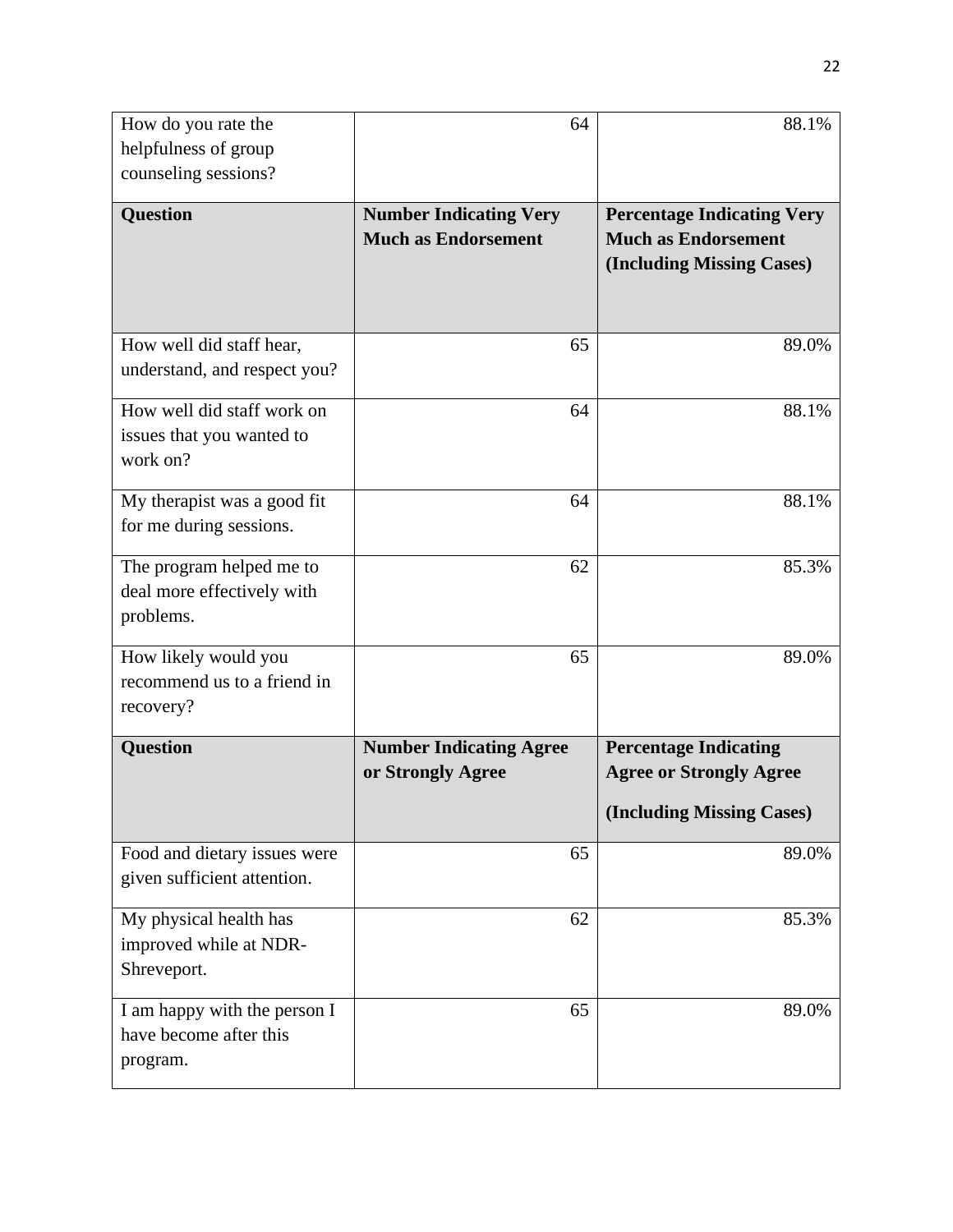| I feel more spiritually      | 65 | 89.0% |
|------------------------------|----|-------|
| grounded.                    |    |       |
|                              |    |       |
| I am much less likely to use | 65 | 89.0% |
| drugs or alcohol after this  |    |       |
| program.                     |    |       |

**NOTE: The above chart is out of 73 consumers, with missing data from 8, 9, or 11 consumers (depending on the item of inquiry) due to the inability to collect satisfaction data due to departure prior to successful administration of the survey.** 

From the data in Table 8, it can be seen that there is a substantial amount of missing data, unlike the Inpatient Program. Much of this is due to the sporadic attendance that is exhibited by many IOP consumers and the fact that they sometimes will cease to attend without any notification to NDR-Shreveport. In such cases, follow-up calls are attempted to make contact but are often unsuccessful. Regardless, it is clear that of those who do complete the satisfaction survey, all of them tend to endorse each item of satisfaction.

# **Follow-up Data Collected from Those who Exited Outpatient Services**

Within the outpatient program, a sampling process whereby consumers are randomly selected, with about every 10<sup>th</sup> consumer being selected for follow-up. For this year at NDR-Shreveport, as with our Inpatient Program, this has proven to be a very difficult metric for success. We had success in providing this follow-up in 2019 but again, issues with COVID-19 and increased workload due to the pandemic, this area of follow-up suffered greatly. Because of this, we are again including this as an area of recommended improvement. The follow-up provided was so scant as to make the data of negligible use for any type of true analysis for the 2020 operational year.

# **CONCLUSION**

This report shows that New Day Recovery has experienced continued growth. Despite this growth and the impact of the pandemic, it still appears that consumers are satisfied with services provided and that they are faring well when considering the NDR program outcomes. However, as one might guess, the need for improvement in specific areas have been found throughout the year, particularly due to the recent growth that has been experienced. The specific recommended items of improvement have been noted in this report after the Business Section and after each of the three types of accredited programs. These items are listed, again, following this conclusion for 2021, as recommendations for action throughout 2021, to be further examined in January or February of 2022.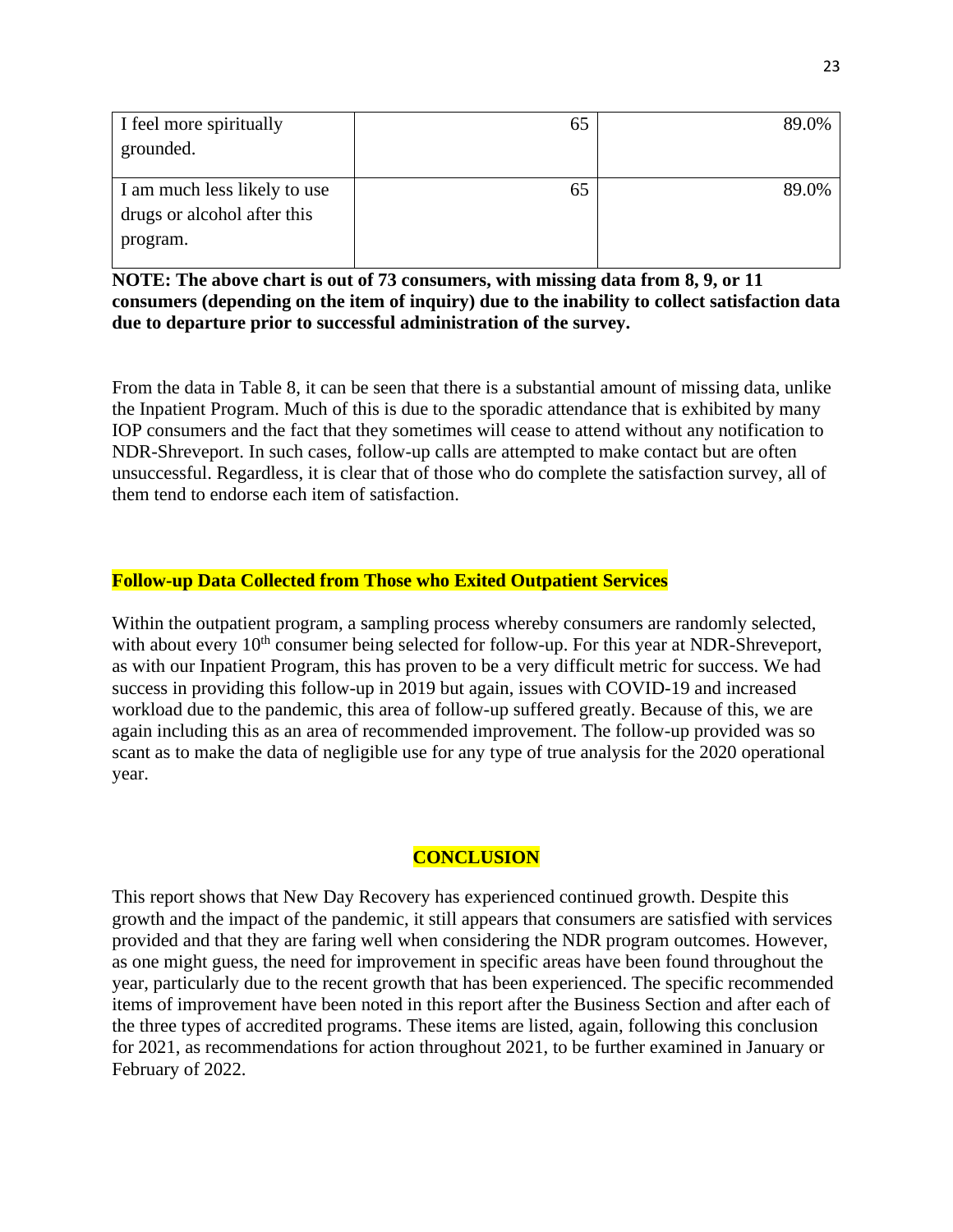### **Recommendations and Action Items to Implement**

As noted earlier, the various recommendations for 2020 that were supposed to be completed have been seriously delayed due to COVID-19. Further, late in 2020 the likelihood of a change in ownership left the strategic planning process in a state of flux, to some extent. Thus, minimal progress was made on the seven key recommendations were provided as action items for New Day Recovery.

The data collection survey for internal and external stakeholders were developed but not they have not been used, yet. These two surveys are available for use and will be administered during the 2021 operational year.

The other remaining items are listed as "recommendations" and include an overview as to what will need to be accomplished under each throughout 2021.

# **1. Invite EXTERNAL stakeholders to strategic planning process.**

### **Action Plan**:

- 1. Organize meeting and record external stakeholders invited.
- 2. Collect names of external stakeholders who attend and the input that they provide.
- 3. Follow-up surveys will be utilized to gain feedback.

**Indicators**: Strategic plan produced and minutes record the involvement of external stakeholders.

**2. Invite more diverse INTERNAL stakeholders to strategic planning process.**

### **Action Plan**:

- 1. Organize meeting and record internal stakeholders invited.
- 2. Collect names of internal stakeholders who attend and the input that they provide.
- 3. Follow-up surveys will be utilized to gain feedback.

**Indicators**: Strategic plan produced and minutes record the involvement of internal stakeholders.

**5. Technology must be integrated into the process of gathering input and feedback from stakeholders:**

### **Action Plan**:

- 1. Coordinate meetings and conference calls by teleconference, Zoom, Skype, or WhatsApp to include staff, community collaborators, and consumers.
- 2. Use blogs and asynchronous social media to connect with stakeholders, including the recovery community.

**Indicators**: Email and website documentation of meetings and efforts to obtain input.